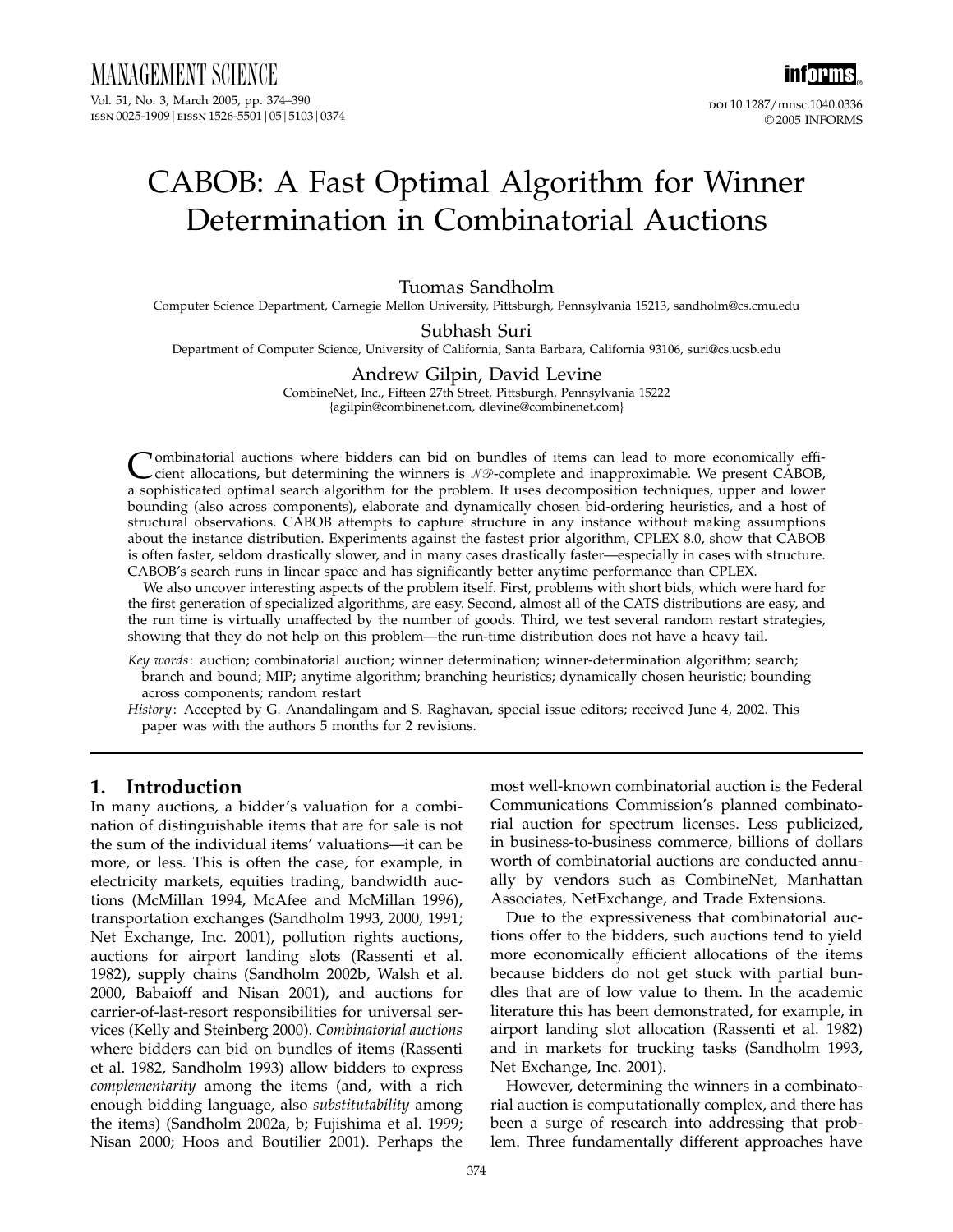been taken: (1) designing algorithms that provably find an optimal solution but are slow on some problem instances (Sandholm 2002a; Fujishima et al. 1999; Sandholm and Suri 2003; Andersson et al. 2000; de Vries and Vohra 2003; Gonen and Lehmann 2000; Lehmann and Gonen 2001; Leyton-Brown et al. 2000b; van Hoesel and Müller 2001; Balas and Yu 1986; Babel and Tinhofer 1990; Babel 1991; Balas and Xue 1991, 1996; Nemhauser and Sigismondi 1992; Mannino and Sassano 1994; Pardalos and Desai 1991; Loukakis and Tsouros 1983), (2) designing algorithms that are provably fast but fail to find an optimal (or even close to optimal) solution to some problem instances (Lehmann et al. 2002, Hoos and Boutilier 2000, Zurel and Nisan 2001, Anandalingam et al. 2002), and (3) restricting the bundles on which bids can be submitted so severely that the remaining problem can be solved optimally and provably fast (Rothkopf et al. 1998, Sandholm and Suri 2003, Tennenholtz 2000, Penn and Tennenholtz 2000, van Hoesel and Müller 2001, Lehmann et al. 2005).

The third approach suffers from economic inefficiencies and exposure problems similar to those of noncombinatorial auctions because the bidders might not be allowed to bid on the bundles they desire. The second approach suffers from wasting economic efficiency whenever a suboptimal solution is settled on, and because the winner-determination problem is inapproximable (Sandholm 2002a), no fast algorithm can guarantee that its solution is even close to optimal. Furthermore, suboptimal winner determination generally compromises the incentive properties of the auction (Nisan and Ronen 2000; Sandholm 2002b, a). Due to these reasons, we focus on the first approach with the understanding that on some problem instances, any algorithm within this approach will take a long time. We present an optimal search algorithm for the winner-determination problem, and show that the algorithm is fast in practice. The algorithm is the newest development in our multiperson R&D effort within this approach, which has been ongoing since 1997 (Sandholm 2002a, Sandholm and Suri 2003).

The rest of the paper is organized as follows. We formally define the problem in §2 and present our core algorithm in §3. Section 4 discusses bid-ordering heuristics. Experiments are presented in §§5–7. Random restart strategies are discussed in §8. Section 9 presents conclusions and future research directions.

# 2. The Winner-Determination Problem

In this section we formally define the winnerdetermination problem. In the following sections, we will present our algorithm for optimally solving this problem.

DEFINITION 1. The auctioneer has a set of items,  $M = \{1, 2, ..., m\}$ , to sell, and the buyers submit a set of bids,  $\mathcal{B} = \{B_1, B_2, \dots, B_n\}$ . A bid is a tuple  $B_i = \langle S_i, p_i \rangle$ , where  $S_i \subseteq M$  is a set of items and  $p_i \in R$ ,  $p_i \geq 0$ , is a price. The binary combinatorial auction winner-determination problem is to label the bids as winning or losing so as to maximize the auctioneer's revenue under the constraint that each item can be allocated to at most one bidder: $<sup>1</sup>$ </sup>

$$
\max \sum_{j=1}^{n} p_j x_j
$$
\n
$$
\text{s.t.} \sum_{j \mid i \in S_j} x_j \le 1, \quad \forall i \in \{1..m\}
$$
\n
$$
x_j \in \{0, 1\}.
$$

This problem is  $\mathcal N\mathcal P$ -complete (Rothkopf et al. 1998, Karp 1972). The problem cannot even be approximated to a ratio of  $n^{1-\epsilon}$  in polynomial time, for any fixed  $\epsilon > 0$  (unless  $\mathcal{L} \mathcal{P} \mathcal{P} = \mathcal{N} \mathcal{P}$ ) (Sandholm 2002a).<sup>2</sup>

If bids could be accepted partially, the problem would become a linear program (LP), which can be solved in polynomial time. Here we present the LP-formulation and its dual because we will use them in several ways in our algorithm.

$$
\begin{aligned}\n\text{LP} \qquad & \max \ \sum_{j=1}^{n} p_j x_j \\
& \sum_{j \in S_j} x_j \le 1, \quad \forall i \in \{1..m\} \\
& x_j \ge 0 \\
& x_j \in \mathbb{R} \\
\text{DUAL} \qquad & \min \ \sum_{i=1}^{m} y_i \\
& \sum_{i \in S_j} y_i \ge p_j, \quad \forall j \in \{1..n\} \\
& y_i \ge 0 \\
& y_i \in \mathbb{R}.\n\end{aligned}
$$

In this continuous setting, the *shadow price*  $y_i$  gives the price for each individual item  $i$ . In the binary case, individual items cannot generally be given prices, but

<sup>&</sup>lt;sup>1</sup> If there is no free disposal (auctioneer is not willing to keep any of the items, and bidders are not willing to take extra items), an equality is used in place of the inequality. We focus on the problem with free disposal, as does the bulk of the literature on combinatorial auctions.

<sup>2</sup> This was recently proven using an approximation-preserving reduction from the MAX-CLIQUE problem, which is known to be inapproximable (unless  $\mathfrak{X}\mathcal{P}\mathcal{P}=\mathcal{N}\mathcal{P}$ ) (Håstad 1999). For a review of the approximability of special cases of combinatorial auctions, see Sandholm (2002a).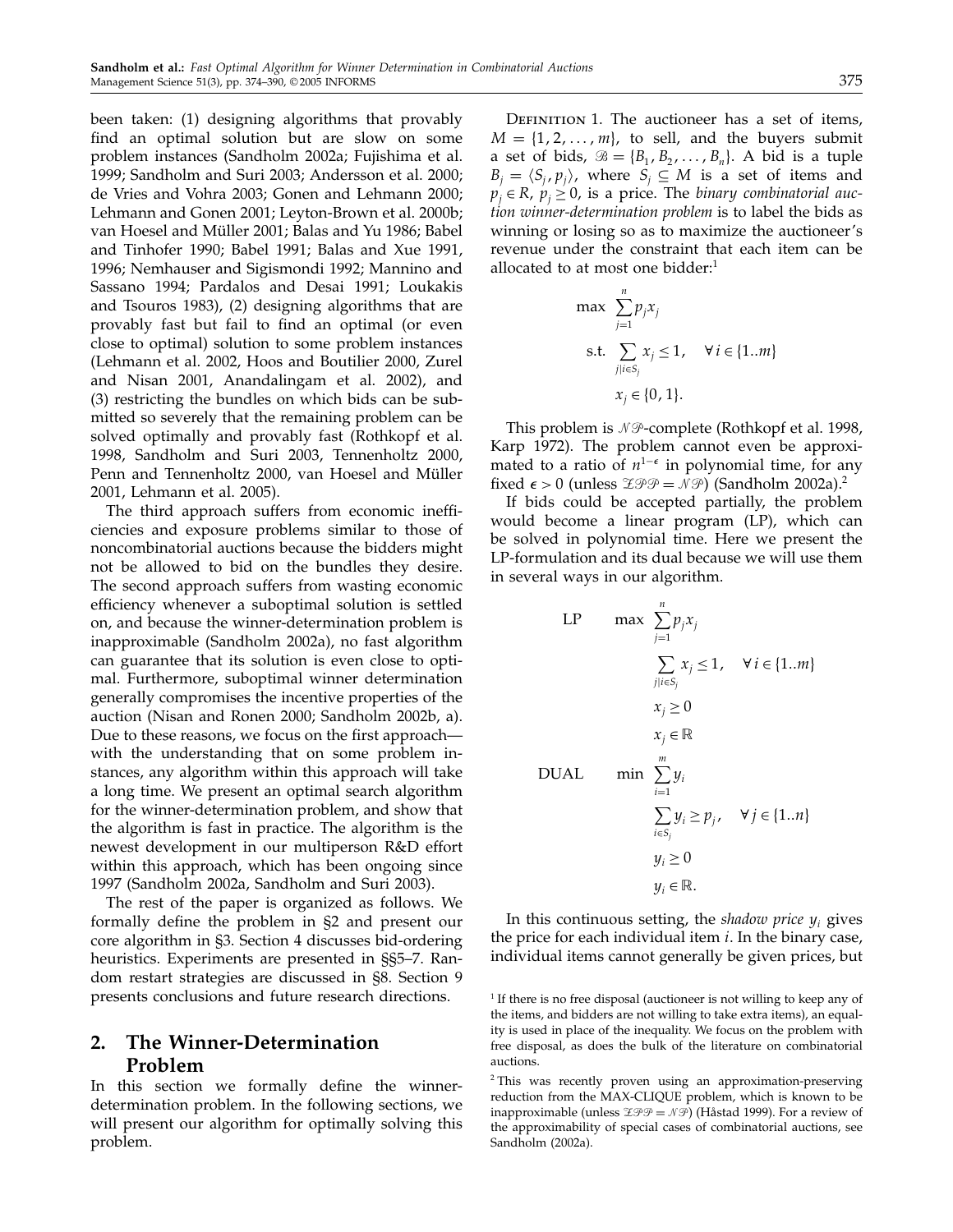each  $y_i$  value from DUAL gives an upper bound on the price of item  $i$ .<sup>3</sup>

## 3. Description of the Algorithm

Our algorithm, CABOB (Combinatorial Auction Branch On Bids), is a tree-search algorithm that branches on bids. The high-level idea of branching on bids was already proposed by Sandholm and Suri in the BOB algorithm (Sandholm and Suri 2003). However, BOB was not implemented, and experimental results were never published. CABOB incorporates many of the techniques proposed in BOB and a host of additional ones. All of them have been implemented, and experimental results are presented.

The skeleton of CABOB is a depth-first branch-andbound tree search that branches on bids. The value of the best solution found so far is stored in a global variable  $\tilde{f}^*$ . Initially,  $\tilde{f}^* = 0$ .

We maintain a conflict graph structure that we call the bid graph, denoted by G. The nodes of the graph correspond to bids that are still available to be appended to the search path, that is, bids that do not include any items that have already been allocated. So, the number of vertices  $|V| \le n$ . Two vertices in G share an edge whenever the corresponding bids share items.<sup>4,5,6</sup> As vertices are removed from G when going down a search path, the edges that they are connected to are also removed. As vertices are reinserted into G when backtracking, the edges are also reinserted.

<sup>3</sup> In general the solution to the DUAL is not unique, that is, several shadow price vectors y are optimal. According to the concerns that the DUAL captures, any optimal shadow price vector is equally justified. When we use shadow prices in CABOB (as will be described later in the paper), we use that optimal shadow price vector that the linear programming algorithm that solves the DUAL returns.

<sup>4</sup> Because G can be constructed incrementally as bids are submitted, its construction does not add to winner-determination time after the auction closes. Therefore, in the experiments, the time to construct G is not included (in almost all cases it was negligible anyway, but for instances with bids containing a large number of items it sometimes took almost as much time as the search).

<sup>5</sup> One potential problem is that the bid graph could be prohibitively large to store if the problem were huge. One could address this by generating a bid graph only when the graph size is below some threshold. Then, if the size falls below the threshold later on some search path, one could generate the bid graph then, for the remaining subtree of the search tree. If the graph is sparse, the graph size tends to be small enough to construct the graph at the root. On the other hand, if the graph is dense, the average node degree is large. Then every IN branch will kill off a large part of the (implicit) bid graph, so the search would quickly get to a point of having a small explicitly constructable bid graph.

<sup>6</sup> Conflict graphs have been used to speed up optimization problems before in different ways. In Atamtürk et al. (2000), efficient data structures for conflict graphs were presented when the goal was cut generation. In our setting, the purpose is neighbor finding and decomposition. The data structures in Atamtürk et al. (2000) do not support these operations efficiently.

The following pseudocode of CABOB makes calls to several special cases that will be introduced later. For readability, we only show how the values are updated, and omit how the solution (set of winning bids) is updated in conjunction with every update of  $f^*$ .

As will be discussed later, we use a technique for pruning across independent subproblems (components of G). To support this, we use a parameter, MIN, to denote the minimum revenue that the call to CABOB must return (not including the revenue from the path so far or from neighbor components) to be competitive with the best solution found so far. The revenue from the bids that are winning on the search path so far is called  $g$ . It includes the lower bounds (or actual values) of neighbor components of each search node on the path so far.

The search is invoked by calling  $CABOB(G, 0, 0)$ .

## ALGORITHM 3.1.  $CABOB(G, g, MIN)$

- 1. Apply special cases COMPLETE and NO\_EDGES
- 2. Run depth-first-search on G to identify the connected components of G; let c be number of components found, and let  $G_1, G_2, \ldots, G_c$  be the c independent bid graphs
- 3. Calculate an upper bound  $U_i$  for each component i
- 4. If  $\sum_{i=1}^{c} U_i \leq MIN$ , then return 0
- 5. Apply special case INTEGER
- 6. Calculate a lower bound  $L_i$  for each component i
- 7.  $\Delta \leftarrow g + \sum_{i=1}^{c} L_i \tilde{f}^*$ 8. If  $\Delta > 0$ , then  $\tilde{f}^* \leftarrow \tilde{f}^* + \Lambda$

$$
MIN \leftarrow MIN + \Delta
$$

- 9. If  $c > 1$ , then goto (11)
- 10. Choose next bid  $B_k$  to branch on (use articulation bids first if any)
	- 10.a.  $G \leftarrow G \{B_k\}$
	- 10.b. Apply special case ALL\_NEIGHBORS
	- 10.c. For all  $B_i$  s.t.  $B_i \neq B_k$  and  $S_i \cap S_k \neq \emptyset$ ,
	- $G \leftarrow G \{B_j\}$

10.d. 
$$
f_{old}^* \leftarrow f^*
$$

- 10.e.  $f_{in}$  ← CABOB(G<sub>z</sub>g +  $p_k$ , MIN  $p_k$ )
- 10.f. MIN  $\leftarrow$  MIN +  $(f^* f^*_{old})$
- 10.g. For all  $B_i$  s.t.  $B_i \neq B_k$  and  $S_i \cap S_k \neq \emptyset$ ,  $G \leftarrow G \cup \{B_j\}$
- 10.h.  $f_{old}^* \leftarrow f^*$
- 10.i.  $f_{out} \leftarrow CABOB(G_j g, MIN)$

10. j. MIN 
$$
\leftarrow
$$
 MIN +  $(f^* - f^*_{old})$ 

- 10.k.  $G \leftarrow G \cup \{B_k\}$
- 10.1. Return max $\{f_{in}, f_{out}\}$
- 11.  $F_{solved}^* \leftarrow 0$
- 12.  $H_{unsolved} \leftarrow \sum_{i=1}^{c} U_i$ ,  $L_{unsolved} \leftarrow \sum_{i=1}^{c} L_i$
- 13. For each component  $i \in \{1, \ldots, c\}$  do 13.a. If  $F_{solved}^* + H_{unsolved} \leq \text{MIN},$  return 0 13.b.  $g'_i \leftarrow F_{solved}^* + (L_{unsolved} - L_i)$ 13.c.  $f_{old}^* \leftarrow f^*$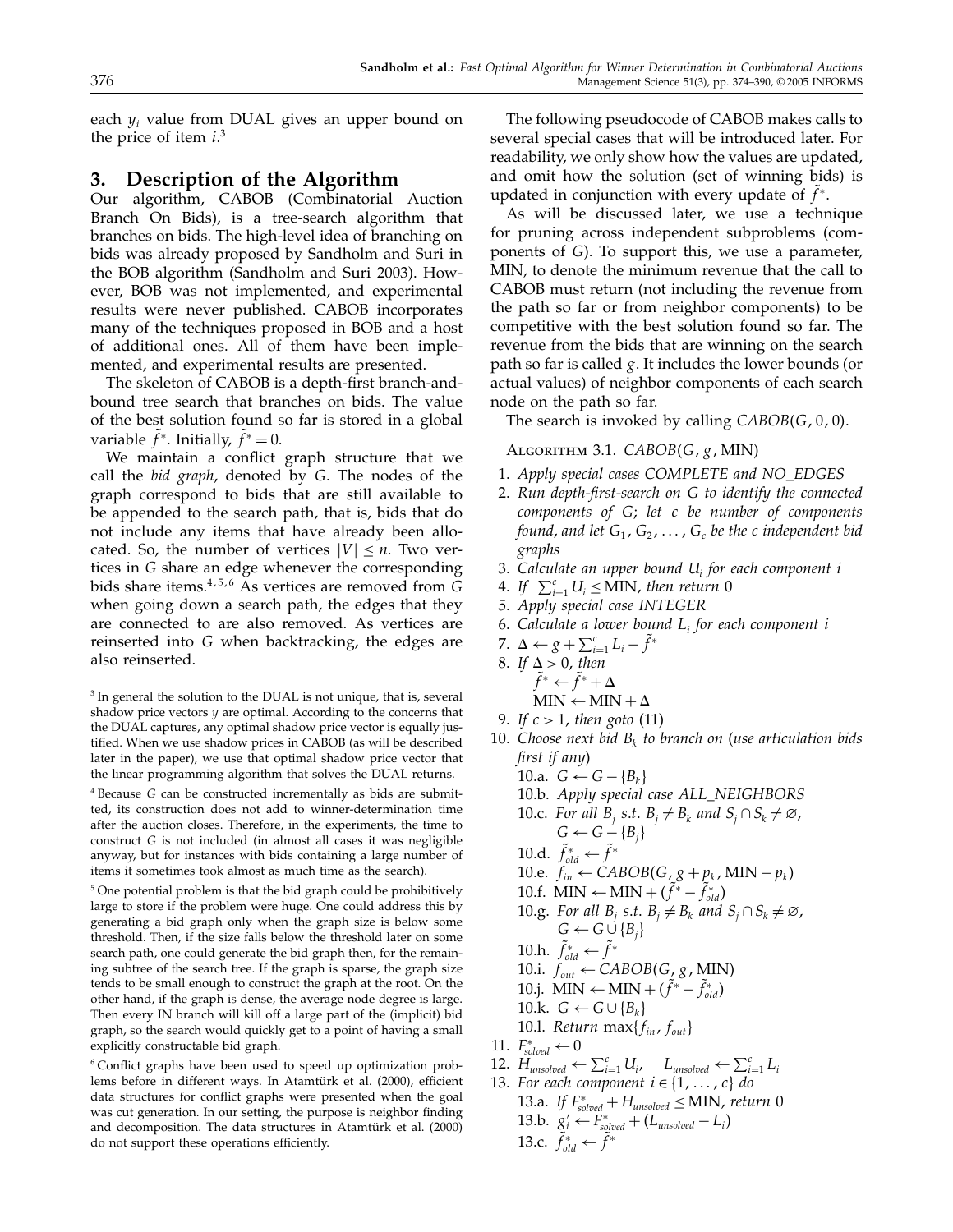13.d.  $f_i^* \leftarrow CABOB(G_{i\angle} g + g_i', \text{MIN} - g_i')$ 13.e. MIN  $\leftarrow$  MIN +  $(f^* - f^*_{old})$ 13.f.  $F_{solved}^* \leftarrow F_{solved}^* + f_i^*$ <br>13.g.  $H_{unsolved} \leftarrow H_{unsolved} - U_i$ 13.h.  $L_{unsolved} \leftarrow L_{unsolved} - L_i$ 

14. Return F<sub>solved</sub>

We now discuss the techniques of CABOB at more length.

#### 3.1. Upper Bounding

In Step (3), CABOB uses an upper bound on the revenue that the unallocated items can contribute. If the current solution cannot be extended to a new optimal solution under the optimistic assumption that the upper bound is met, CABOB prunes the search path.

Any technique for devising an upper bound could be used here. We solve the remaining LP (in our implementation of CABOB, we used the LP solver that comes with CPLEX rather than write our own LP solver), whose objective function value gives an upper bound. By LP we mean the LP that is defined by the remaining bids, that is, bids that are still in G.

CABOB does not make copies of the LP table, but rather incrementally deletes (reinserts) columns corresponding to the bids being deleted (reinserted) in G as the search proceeds down a path (backtracks). Also, as CABOB moves down a search path, it remembers the LP solution from the parent and uses it as a starting solution for the child's LP.

It is not always necessary to run the LP to optimality. Before starting the LP, one could look at the condition in Step (4) to determine the minimum revenue the LP has to produce so that the search branch would not be pruned.<sup>7</sup> Once the LP solver finds a solution that exceeds the threshold, it could be stopped without pruning the search branch. If the LP solver does not find a solution that exceeds the threshold and runs to completion, the branch could be pruned. However, CABOB always runs the LP to completion. We made this design choice because CABOB uses the solutions from the LP and the DUAL for several other purposes beyond upper bounding (such as for the INTEGER special case, for bid ordering, and for random restart methods—as we will discuss later).

Our experiments showed that using LP as the upper-bounding method led to significantly faster completion times of the search algorithm than using any of the other upper-bounding methods proposed for combinatorial auction winner determination before (Sandholm 2002a, Fujishima et al. 1999,

Sandholm and Suri 2003). This is likely due to better bounding, better bid ordering, and the effect of the INTEGER special case, described below. The time taken to solve the LP at every node was greater than the per-node time with the other upper-bounding methods, but the reduction in tree size amply paid for that.

#### 3.2. The INTEGER Special Case

If the LP happens to return integer values ( $x_i = 0$ or  $x_i = 1$ ) for each bid *j* (this occurs frequently, contrary to our expectations), CABOB makes the bids with  $x<sub>i</sub> = 1$  winning, and those with  $x<sub>i</sub> = 0$  losing. This is clearly an optimal solution for the remaining bids. CABOB updates  $\tilde{f}^*$  if the solution is better than the best so far. CABOB then returns from the call without searching further under that node. Sufficient conditions under which the LP provides an integer-valued solution are described in Gul and Stacchetti (1999), Nisan (2000), and Bikhchandani and Ostroy (2002).

If some of the  $x_i$  values are not integer, we cannot simply accept the bids with  $x<sub>i</sub> = 1$ . Neither can we simply reject the bids with  $x_i = 0$ . Either approach can compromise optimality. Consider the following auction with six bids and six items. The bids are given in Table 1.

| Table 1 | A Combinatorial Auction Instance Illustrating That<br><b>Bids Whose LP Relaxation Values Are Integral May</b><br><b>Not Be Excluded from Subsequent Search</b> |
|---------|----------------------------------------------------------------------------------------------------------------------------------------------------------------|
|         |                                                                                                                                                                |

| Bid | Items         | Price          |
|-----|---------------|----------------|
| А   | ${1, 2}$      | 2              |
| Β   | ${2, 3}$      | $\overline{2}$ |
| C   | $\{1, 3, 4\}$ | $\overline{2}$ |
| D   | ${3, 4, 5}$   | $\overline{2}$ |
| F   | ${5, 6}$      | 4.5            |
|     | ${6}$         | 3              |

This combinatorial auction corresponds to the following mathematical program:

> max  $2A + 2B + 2C + 2D + 4.5E + 3F$ such that  $A + C \leq 1$  $A + B \leq 1$  $B + C + D < 1$  $C + D \leq 1$  $D + E \leq 1$  $E + F \leq 1$ .

Table 2 gives the unique optimal values for each of the decision variables for both the combinatorial auction (that is, the integer program (IP)) and the corresponding LP.

<sup>&</sup>lt;sup>7</sup> In the case of multiple components, when determining how high a revenue one component's LP has to return, the exact solution values from solved neighbor components would be included, as well as the upper bounds from the unsolved neighbor components.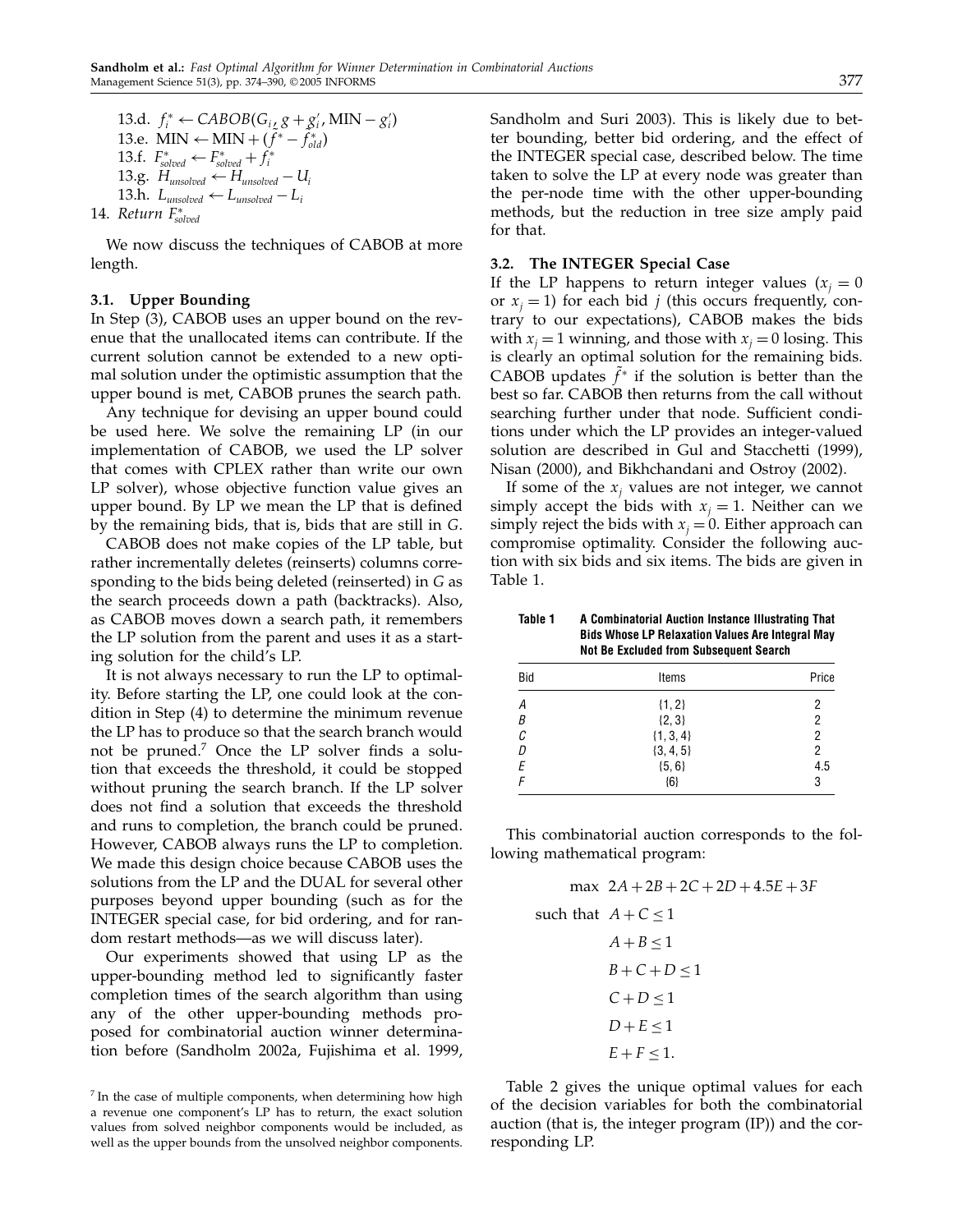| Table 2 | <b>Optimal IP and LP Values of the Combina-</b><br>torial Auction Instance Given in Table 1 |     |  |
|---------|---------------------------------------------------------------------------------------------|-----|--|
| Bid     | IP                                                                                          | ΙP  |  |
|         |                                                                                             | 0.5 |  |
| R       |                                                                                             | 0.5 |  |
| C       |                                                                                             | 0.5 |  |
|         |                                                                                             |     |  |
| F       |                                                                                             |     |  |
|         |                                                                                             |     |  |

Note that in the optimal LP solution, bid E has a value of 1, but in the optimal IP solution  $E$  has a value of 0. Also note that bids  $D$  and  $F$  both have a value of 0 in the optimal LP solution, but have values of 1 in the optimal IP solution. In summary, even though the LP unambiguously suggests that bids D and  $F$  be rejected and bid  $E$  be accepted, any one of these actions would compromise optimality of the algorithm.

## 3.3. Lower Bounding

In Step (6), CABOB calculates a lower bound on the revenue that the remaining items can contribute. If the lower bound is high, it can allow  $f^*$  to be updated, leading to more pruning and less search in the subtree rooted at that node.

Any lower-bounding technique could be used here. Rounding can be effective for this purpose (Hoffman and Padberg 1993); we use the following rounding technique. In Step (3), CABOB solves the remaining LP anyway, which gives an "acceptance level"  $x_i \in [0, 1]$  for every remaining bid  $B_i$ . We insert all bids with  $x_j > \frac{1}{2}$  into the lower-bound solution. We then try to insert the rest of the bids in decreasing order of  $x_i$ , skipping bids that share items with bids already in the lower-bound solution.<sup>8</sup> This method gives a lower bound because the solution it obtains is feasible. (If an item is contained in more than one bid, at most one of those bids can have  $x_j > \frac{1}{2}$  in the LP, so at most one of those bids will be inserted into the lower-bound solution in the first phase of the lower-bound construction. In the second phase, feasibility is maintained by only considering for insertion bids that do not share items with bids already in the lower-bound solution.)

Our experiments showed that the lower-bounding technique did not help very much. One reason is that the search algorithm's left branch (where all bids on the path are winning) provides a lower bound itself. Therefore, the potential advantage from explicit lower bounding at a node comes from the lower bound being found early without having to invest the costly solving of several LPs (one per search node) that are involved in traversing the left branch.

In the future we plan to try other (additional) lower-bounding techniques within CABOB beyond rounding techniques—such as stochastic local search (Hoos and Boutilier 2000). Additional lower bounds cannot hurt in terms of the number of search nodes because the search algorithm can use the highest (that is, the best) of the lower bounds. However, there is a trade-off between reducing the size of the search tree via sophisticated lower-bounding techniques and reducing the per-node time by using only quick lower bounding.

#### 3.4. Exploiting Decomposition

Decomposition techniques are another powerful tool to incorporate into search algorithms. The idea is to partition the bids into sets (aka connected components) so that no bid from one set shares items with any bid from any other set. The winner determination can then be conducted in each set separately.

In Step (2), CABOB runs an  $O(|E|+|V|)$  time depthfirst search (DFS) in the bid graph G. Each tree in the depth-first forest is a connected component of G. Winner determination is then conducted in each component independently. Because search time is superlinear in the size of G, this decomposition leads to a time savings. The winners are determined by calling CABOB on each component separately. As the experiments show, this can lead to a drastic speed-up.

## 3.5. Upper and Lower Bounding Across Components

Upper- and lower-bounding techniques are common in tree-search algorithms, and CABOB uses upper and lower bounding as discussed above. However, in addition to common upper and lower bounding, somewhat unintuitively, we can achieve further pruning, without compromising optimality, by exploiting information across the independent components. When starting to solve a component, CABOB checks how much that component would have to contribute to revenue in the context of what is already known about bids on the search path so far and the neighboring components. Specifically, when determining the MIN value for calling CABOB on a component, the revenue that the current call to CABOB has to produce (the current MIN value) is decremented by the revenues from solved neighbor components and the lower bounds from unsolved neighbor components. Our use of a MIN value allows the algorithm to work correctly even if on a single search path there may be several search nodes where decomposition occurred, interleaved with search nodes where decomposition did not occur.

Every time a better global solution is found and  $f^*$ is updated, all MIN values in the search tree should be incremented by the amount of the improvement

<sup>8</sup> Note that inserting a bid into the lower-bound solution does not mean inserting the bid into the search path. Also, it does not mean that the bid is removed from G.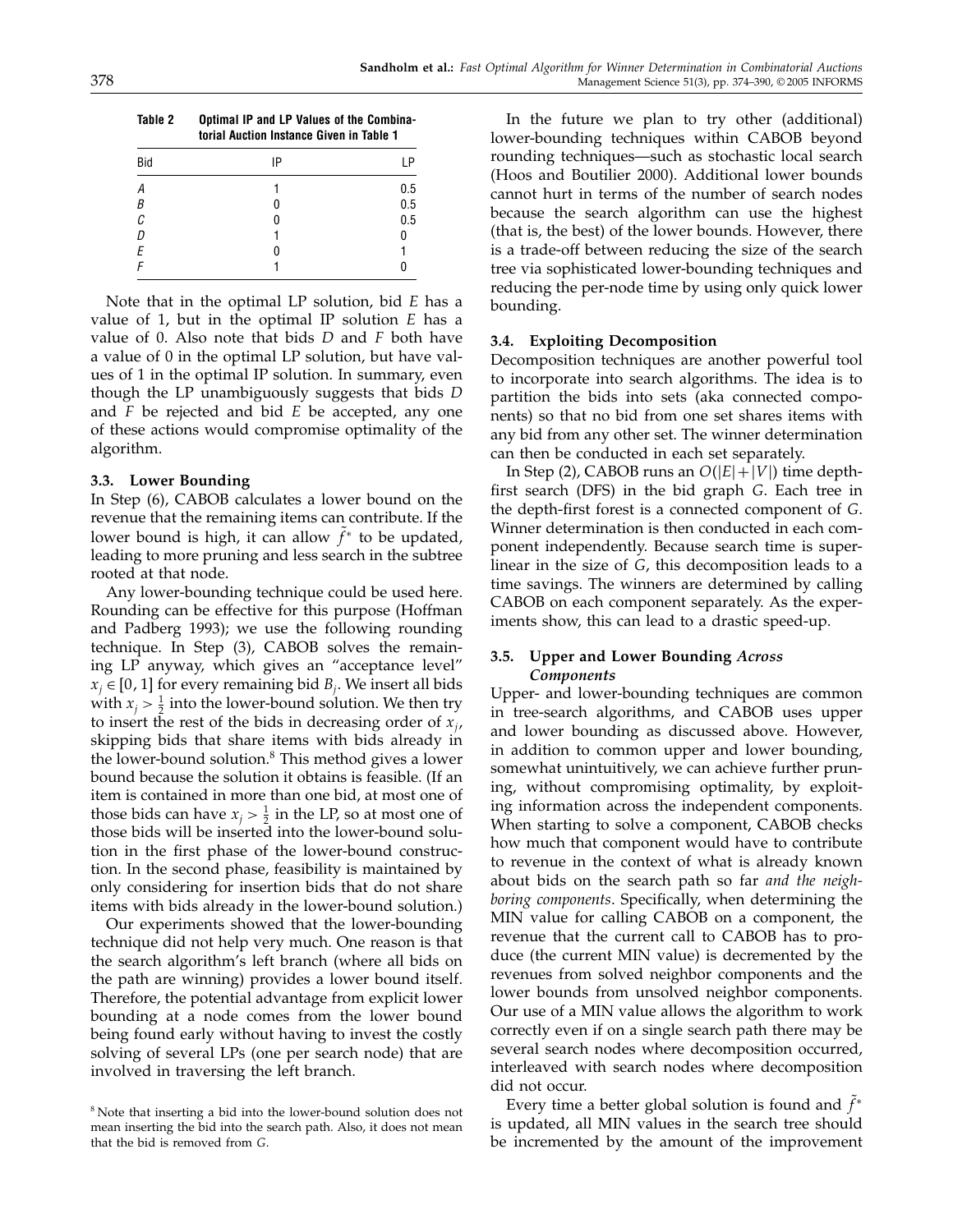because now the bar of when search is useful has been raised.<sup>9</sup> CABOB handles these updates without separately traversing the tree when an update occurs. CABOB directly updates MIN in Step (8), and updates the MIN value of any parent node after the recursive call to CABOB returns.

CABOB also uses lower bounding across components. At any search node, the lower bound includes the revenues from the bids that are winning on the path, the revenues from the solved neighbor components of search nodes on the path, the lower bounds of the unsolved neighbor components of search nodes on the path, and the lower bound on the revenue that the unallocated items in the current search node can contribute.

Due to upper and lower bounding across components (and due to updating of  $f^*$ ), the order of tackling the components can potentially make a difference in speed. CABOB currently tackles components in the order that they are found in the DFS. We plan to study more elaborate component ordering in future research.

3.6. Forcing a Decomposition via Articulation Bids In addition to checking whether a decomposition has occurred, CABOB strives for a decomposition. In the bid choice in Step (10), it picks a bid that leads to a decomposition, if such a bid exists. Such bids whose deletion disconnects G are called *articulation* bids. Articulation bids are identified in  $O(|E|+|V|)$ time by a slightly modified DFS in G, as proposed in Sandholm and Suri (2003).

The scheme of always branching on an articulation bid, if one exists, is often at odds with pricebased bid-ordering schemes, discussed later. It has been proven that no scheme from the articulationbased family dominates any scheme from the pricebased family, or vice versa, in general (Sandholm and Suri 2003). However, our experiments showed that in practice it almost always pays off to branch on articulation bids if they exist (because decomposition reduces search drastically).

Even if a bid is not an articulation bid, and would not lead to a decomposition if the bid is assigned losing, it might lead to a decomposition if it is assigned winning because that removes the bid's neighbors from G as well. This is yet another reason to assign a bid that we branch on to be winning before assigning it to be losing (value ordering). Also, in bid ordering (variable ordering) one could give first preference to articulation bids, second preference to bids that articulate on the winning branch only, and third preference to bids that do not articulate on either

branch (among them, price-based bid ordering could be used). One could also try to identify sets of bids that articulate the bid graph and branch on all of the bids in the set. However, to keep the computation at each search tree node linear time in the size of G, CABOB simply gives first priority to articulation bids, and if there are none, uses other bid-ordering schemes, discussed later. If there are several articulation bids, CABOB branches on the one that is found first (the others will be found at subsequent levels of the search). One could also use a more elaborate scheme for choosing among articulation bids.

## 3.7. The COMPLETE Special Case

In Step (1), CABOB checks whether the bid graph G is complete:  $|E| = (n(n-1))/2$ . If so, only one of the remaining bids can be accepted. CABOB thus picks the bid with the highest price, updates  $f^*$  if appropriate, and prunes the search path.

## 3.8. The NO\_EDGES Special Case

In Step (1), CABOB checks whether the bid graph G has any edges ( $|E| > 0$ ). If not, it accepts all of the remaining bids, updates  $f^*$  if appropriate, and prunes the search path.

## 3.9. The ALL\_NEIGHBORS Special Case

In Step (10.b), CABOB checks whether the bid to branch on,  $B_k$ , neighbors all other bids in G. If so, none of the other bids can be accepted. Therefore, CABOB never actually proceeds to the branch where  $B_k$  is accepted, but simply tries to include  $B_k$ , and updates  $f^*$ if appropriate. CABOB then proceeds to the branch where  $B_k$  is rejected. This saves the time of removing all the vertices and edges from G and then immediately reinserting them.

## 3.10. Preprocessing

Several preprocessing techniques have been proposed for search-based winner determination algorithms (Sandholm 2002a), and any of them could be used in conjunction with CABOB. However, in CABOB the search itself is fast, so we did not want to spend significant time preprocessing (because that could dwarf the search time). The only preprocessing that CABOB does is that as a bid  $B_x$  arrives, CABOB discards every bid  $B_{\nu}$  that  $B_{\nu}$  dominates  $(p_{x} \geq p_{\nu})$  and  $S_{\nu} \subseteq S_{\nu}$ ), and discards bid  $B_x$  if it is dominated by any earlier bid.10 Because this can be done incrementally as bids arrive, and therefore does not factor into the winnerdetermination time after the auction closes, this time (which is negligible anyway) is not included in the experiments.

<sup>&</sup>lt;sup>9</sup> This causes the MIN values to stay nonnegative throughout the tree.

 $10$  This preprocessor (also used in Fujishima et al. 1999) is a special case of Preprocessor 2 presented in Sandholm (2002a). It corresponds to Preprocessor 2 with the search depth confined to one.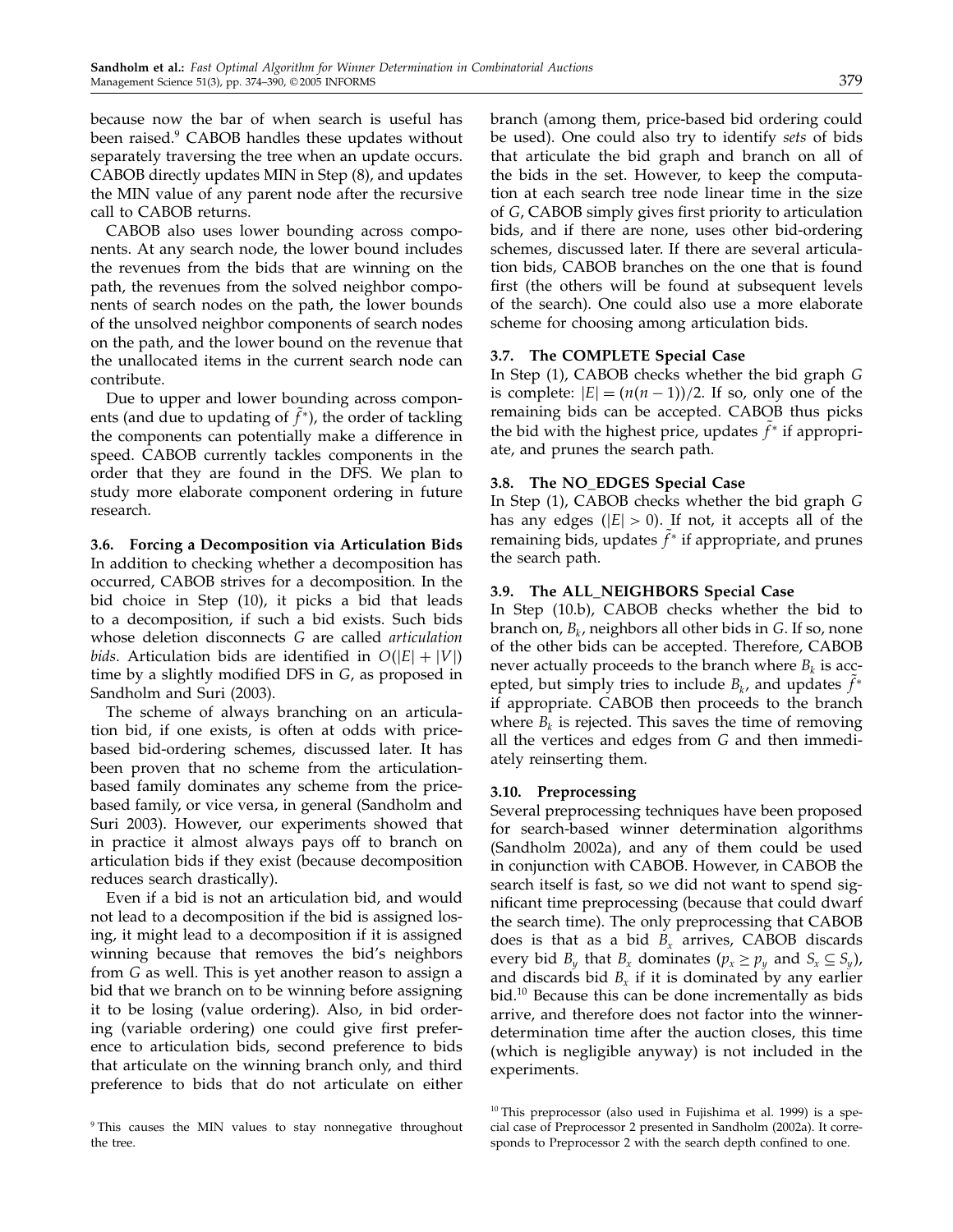## 4. Bid-Ordering Heuristics

In Step (10) of CABOB, there are potentially a large number of bids on which CABOB could branch. We developed several bid-ordering heuristics for making this choice.<sup>11,12</sup> They are geared toward finding good solutions early. This has two advantages. First, if the algorithm has to be stopped before reaching an optimal solution (or before having proven that the best solution found so far is optimal), a good solution is available. This is often called the anytime aspect of a search algorithm. Second, seeing good solutions early on reduces total run time because more of the search tree gets pruned—mainly due to enhanced upper bounding.

We conducted detailed experiments with the following bid-ordering heuristics:

• Normalized Bid Price (NBP) (Sandholm and Suri 2003: Branch on a bid with the highest

$$
w_j = \frac{p_j}{(|S_j|)^\alpha}.\tag{1}
$$

It was hypothesized (Sandholm and Suri 2003) that  $\alpha$ slightly less than  $\frac{1}{2}$  would be best (because  $\alpha = \frac{1}{2}$  gives the best worst-case bound within a greedy algorithm, Lehmann et al. 2002), but we determined experimentally that  $\alpha \in [0.8, 1]$  yields fastest performance.

• Normalized Shadow Surplus (NSS): The problem with NBP is that it treats each item as equally valuable. It could be modified to weight different items differently based on static prices that, for example, the seller guesses before the auction. We propose a more sophisticated method where the items are weighted by their "values" in the remaining subproblem. We use the shadow price  $y_i$  from the remaining DUAL problem as a proxy for the value of an item. We then branch on the bid whose price gives the highest surplus above the value of the items<sup>13</sup> (normalized by

the values so the surplus has to be greater if the bid uses valuable items):

$$
w_j = \frac{p_j - \sum_{i \in S_j} y_i}{\left(\sum_{i \in S_j} y_i\right)^\alpha}.
$$
 (2)

Next we showed experimentally that the following modification to the normalization leads to faster performance:

$$
w_j = \frac{p_j - \sum_{i \in S_j} y_i}{\log(\sum_{i \in S_j} y_i)}.
$$
\n(3)

We call this scheme NSS.

• Bid Graph Neighbors (BGN): Branch on a bid with the largest number of neighbors in the bid graph G. The motivation is that this will allow CABOB to exclude the largest number of still eligible bids from consideration.

• *Number of Items: Branch on a bid with the largest* number of items. The motivation is the same as in BGN.

• One Bids (OB): Branch on a bid whose  $x_i$ -value from LP is closest to 1. The idea is that the more of the bid is accepted in the LP, the more likely it is to be competitive.

• Fractional Bids: Branch on a bid with  $x_i$  closest to  $\frac{1}{2}$ . This strategy has been widely advocated in the operations research literature (e.g., Wolsey 1998, p. 99). The idea is that the LP is least sure about these bids, so it makes sense to resolve that uncertainty rather than to invest branching on bids about which the LP is "more certain." More often than not, the bids whose  $x_i$  values are close to 0 or 1 tend to get closer to those extreme values as search proceeds down a path, and in the end, LP will give an integer solution. Therefore, those bids never end up being branched on.

We ran experiments on several distributions (discussed later), using all possible pairs of these bidordering heuristics for primary bid selection and tiebreaking, respectively. We also tried using a third heuristic to break remaining ties, but that never helped. The speed difference between CABOB with

<sup>&</sup>lt;sup>11</sup> This corresponds to variable ordering. Choosing between the IN-branch ( $x_i = 1$ ) and the OUT-branch ( $x_i = 0$ ) first corresponds to value ordering. In the current version of CABOB, we always try the IN-branch first. The reason is that we try to include good bids early so as to find good solutions early. This enables more pruning through upper bounding. It also improves the anytime performance. CPLEX, on the other hand, uses value ordering as well in that it sometimes tries the OUT-branch first. In future research we plan to experiment with that option in CABOB as well.

<sup>&</sup>lt;sup>12</sup> Bid-ordering heuristics have also been developed for winner determination in multiunit combinatorial auctions (Sandholm and Suri 2003, Leyton-Brown et al. 2000b, Gonen and Lehmann 2000, Lehmann and Gonen 2001) and combinatorial exchanges (Sandholm and Suri 2003).

<sup>&</sup>lt;sup>13</sup> A related approach is *column generation* (Barnhart et al. 1998). It seems best suited when the problem contains a huge number of variables (columns). (Typically these variables are implicitly defined, such as sequences of flight legs in crew scheduling, and thus there can be exponentially many of them in the explicit input

size.) Because of the infeasibility of dealing with such a huge set of variables, the column generation method works with only a small subset of variables, and brings into the LP basis new columns on demand. In CABOB, we are typically never faced with problems where the number of bids is too large to explicitly work with. The complexity of winner determination does not seem to arise from a large number of bids, but rather from the structure of the bids. However, the idea of using shadow prices from the LP dual to choose which bid to next branch on does have some resemblance to column generation's method of identifying which bid/column to bring into the LP. One important difference, however, may be that while column generation only adds a bid/column to the LP basis, CABOB actually branches on that bid explicitly, setting it to 1 or 0.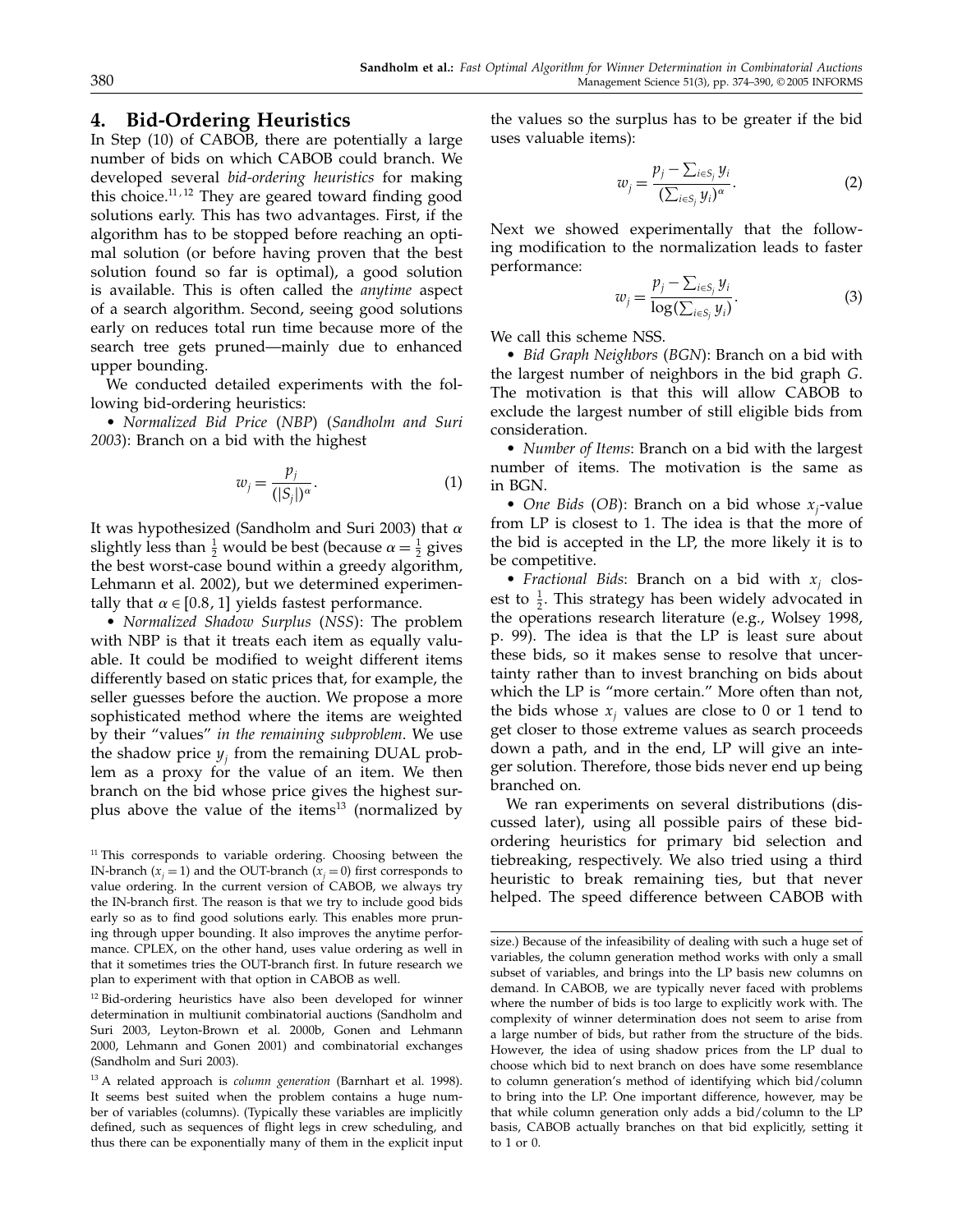the best heuristics and CABOB with the worst heuristics was greater than two orders of magnitude. The best composite heuristic (OB+NSS) used OB first, and broke ties using NSS.

## 4.1. Choosing Bid-Ordering Heuristics Dynamically

We noticed that on certain distributions,  $OB + NSS$ was best while on distributions where the bids included a large number of items, NSS alone was best. The selective superiority of the heuristics led us to the idea of choosing the bid-ordering heuristic dynamically based on the characteristics of the remaining subproblem. We determined that a distinguishing characteristic between the distributions was LP density:

density

$$
= \frac{\text{number of nonzero coefficients in LP}}{\text{number of LP rows} \times \text{number of LP columns}}.
$$
 (4)

 $OB + NSS$  was best when density was less than 0.25, and NSS was best otherwise. Intuitively, when the LP table is sparse, LP is good at "guessing" which bids to accept. When the table is dense, the LP makes poor guesses (most bids are accepted to a small extent). In those cases the price-based scheme NSS (that still uses the shadow prices from the LP) was better.

So, at every search node in CABOB, the density is computed, and the bid-ordering scheme is chosen dynamically  $(OB + NSS)$  if density is less than 0.25, NSS otherwise). This is the bid-ordering scheme that we use in the experiments presented later in this paper.

As a fundamentally different bid-ordering methodology, we observe that stochastic local search—or any other approximate algorithm for the winnerdetermination problem—could be used to come up with a good solution fast, and then that solution could be forced to be the left branch (IN-branch) of CABOB's search tree. Committing (as an initial guess) to the entire set of accepted bids from the approximate solution in this way would give CABOB a more global form of guidance in bid ordering than conducting bid ordering on a per-bid basis. To refine this method further, CABOB could take hints (for example from the approximation algorithm) as to how "surely" different bids that are accepted in the approximate solution should be accepted in the optimal solution. In the left branch (IN-branch) of CABOB, the "most sure" bids should then be assigned closest to the root of the search tree, because bids near the root will be the last ones to be backtracked in the search. This ordering will allow good solutions to be found early, and (mainly due to upper bounding) avoids unnecessary search later on.

# 5. Design Philosophy of CABOB vs. CPLEX

We benchmarked CABOB against a general-purpose integer programming package, CPLEX 8.0. It was recently shown (Andersson et al. 2000) that CPLEX 6.5 is faster (or comparable) in determining winners in combinatorial auctions than are the first-generation special-purpose search algorithms (Sandholm 2002a, Fujishima et al. 1999). CPLEX 7.0 is reported to be about 60% faster than CPLEX 6.5 (ILOG Inc. 2000), and CPLEX 7.1 is as much as 21% faster than CPLEX 7.0, based on a few comparisons that we performed. CPLEX 8.0 performance differs from CPLEX 7.1: It is better in some instances and worse in others. Overall, we have found it to be about the same. Therefore, to our knowledge, CPLEX 8.0 is the fastest prior optimal algorithm for the problem. Furthermore, it was recently shown that in combinatorial auction winner determination, CPLEX performs favorably even against incomplete search algorithms—such as stochastic local search—that do not generally find the optimal solution (Schuurmans et al. 2001). Therefore, when we compare CABOB against CPLEX 8.0, to our knowledge we are comparing it against the state-of-the-art general-purpose solver.

There are some fundamental differences between CABOB and CPLEX that we want to explain to put the experiments in context. CPLEX uses best-bound search (Wolsey 1998), $14,15$  which requires exponential space (CPLEX also has an option to force depthfirst search, but that makes the search slower), while CABOB uses depth-first branch-and-bound (DFBnB), which runs in linear space. $16$  Thus, on many harder problems, CPLEX ran out of virtual memory and

<sup>16</sup> CABOB could be converted to use another search strategy. We considered SMA<sup>∗</sup> (Russell 1992) and recursive best-first search (Korf 1993). However, we decided against SMA<sup>∗</sup> because it would require keeping copies of the bid graph G (one for each leaf of the search tree), which would require frequent slow copying and would use a large amount of memory. We decided against recursive

<sup>&</sup>lt;sup>14</sup> Best-bound search is identical to A<sup>\*</sup> search (Hart et al. 1968, Russell and Norvig 1995) if the next node to expand is always chosen to be the node with the greatest  $f = g + h$ . However, to avoid solving a node's LP when the node is first seen (and only solving the LP when the node comes up for expansion), sometimes a node's parent's LP value (or some refinement thereof) is used in practice as a proxy for the node's h value.

<sup>&</sup>lt;sup>15</sup> Actually, CPLEX uses a slightly enhanced version of best-bound search, where the search continues down the current path if the current path is almost as promising (in terms of the value of  $f = g + h$ ) as the most promising node on the open list (ILOG Inc. 2002). This bias (how close the current node's  $f$  value has to be to the best  $f$ value on the open list) is controlled by the backtrack parameter within CPLEX. We tried different settings, and concluded that the default setting is very competitive. Therefore, we left the backtrack parameter at its default setting in the experiments that we present in this paper.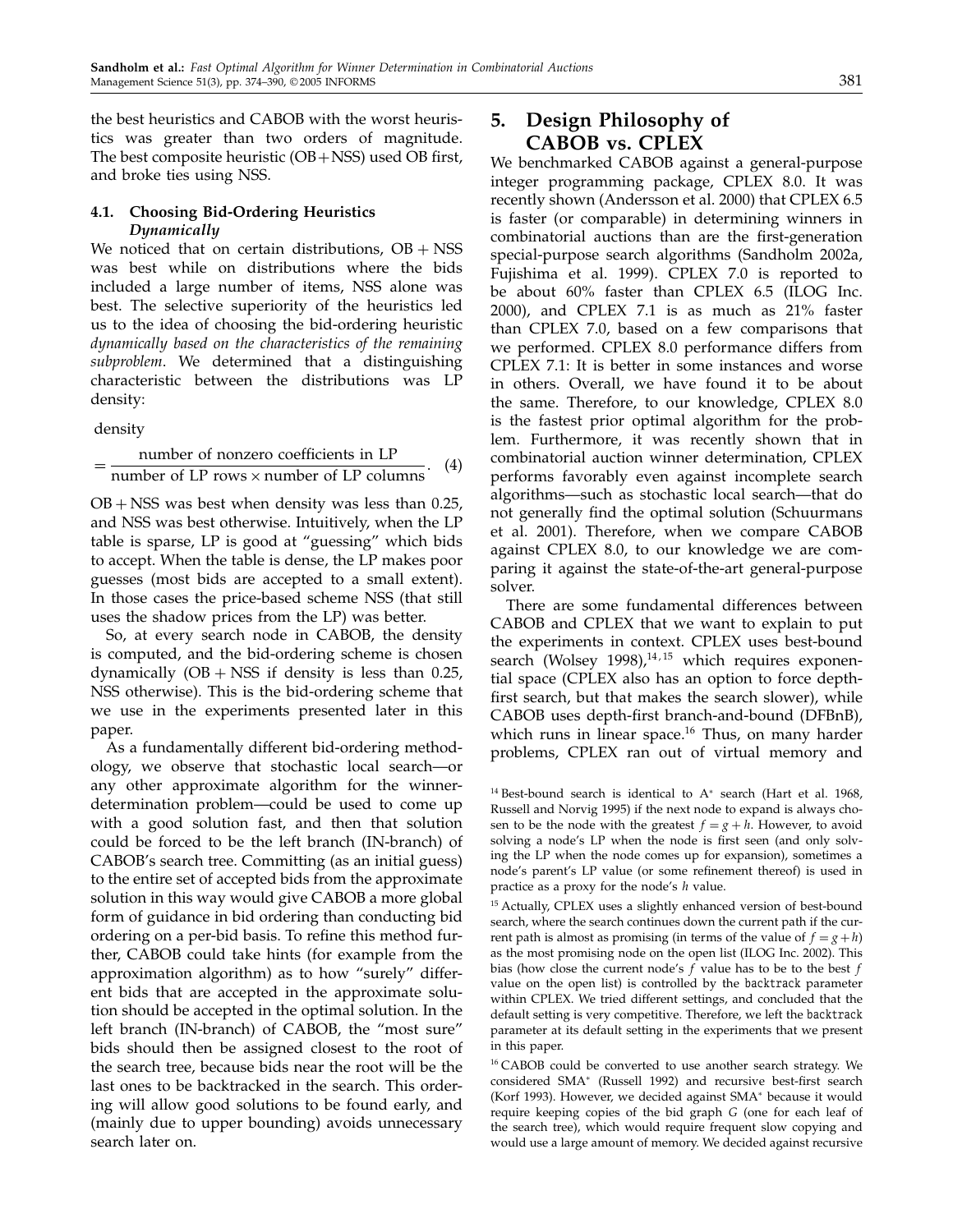stopped before it found the optimal solution. In our experiments we show only cases where CPLEX was able to run in RAM. Everything else being equal, DFBnB should put CABOB at a disadvantage when it comes to reaching the optimal solution quickly because it does not allow CABOB to explore the most promising leaves of the search tree first (we show in the experiments that CABOB was often faster nevertheless). At the same time, we believe that the memory issue can make best-bound search unusable for combinatorial auctions of realistic sizes in practice. Like CABOB, CPLEX uses LP to obtain upper bounds.

CPLEX uses a presolver to manipulate the LP table algebraically (Wolsey 1998, ILOG Inc. 2002) to reduce it before search.<sup>17</sup> In the experiments, we ran CABOB without any such presolving.

Put together, everything else being equal, CPLEX should find an optimal solution and prove optimality faster than DFBnB, but one would expect the anytime performance to be worse.

# 6. Experimental Setup

We tested CABOB and CPLEX on the common combinatorial auction benchmarks distributions: those presented in Sandholm (2002a), and the Combinatorial Auction Test Suite (CATS) distributions (Leyton-Brown et al. 2000a). In addition, we tested them on new distributions.

The distributions from Sandholm (2002a) follow.

• Random $(m, n)$ : Generate *n* bids as follows. For each bid, (1) pick the number of items randomly from  $\{1, 2, \ldots, m\}$ , (2) randomly choose that many items without replacement from  $\{1, 2, \ldots, m\}$ , and (3) pick a price from a uniform distribution on  $[0, 1]$ .<sup>18</sup>

• Weighted random $(m, n)$ : As above, but pick the price between 0 and the number of items in the bid.

• Uniform $(m, n, \lambda)$ : Generate *n* bids as follows. For each bid, (1) randomly choose  $\lambda$  items without replacement from  $\{1, 2, \ldots, m\}$ , and (2) pick a price from a uniform distribution on  $[0, 1]$ .

• *Decay* $(m, n, \alpha)$ : Generate *n* bids as follows. Give the bid one random item from  $\{1, 2, \ldots, m\}$ . Then

repeatedly add a new random item from  $\{1, 2, \ldots, m\}$ (without replacement) with probability  $\alpha$  until an item is not added or the bid includes all m items. Pick the price between 0 and the number of items in the bid. In the tests we used  $\alpha = 0.75$  because the graphs in Sandholm (2002a) show that this setting leads to the hardest instances on average (at least for that algorithm).

We tested the algorithms on all of the combinatorial auction benchmark distributions available in the CATS suite: paths, regions, matching, scheduling, and arbitrary.<sup>19</sup> For each one of these, we used the default parameters in the CATS instance generators, and varied the number of bids  $n$  and the number of items  $m$ .

We also tested the algorithms on the following new benchmark distributions:

• Bounded( $m, n, \lambda, \lambda$ ): Generate *n* bids as follows. For each bid, (1) draw the number of items  $\lambda$  randomly between a lower bound  $\lambda$  and an upper bound  $\lambda$ , (2) randomly include  $\lambda$  distinct items from  $\{1, 2, \ldots, m\}$  in the bid, and (3) pick the price from a uniform distribution on  $[0, \lambda]$ . This distribution is a more realistic variant of the uniform distribution in the sense that it includes bids with different numbers of items.

• Components $(m, n, \lambda, C)$ : Generate C problems (which are independent in the sense that each one has its own set of  $m$  items), each from the distribution Uniform $(m, n, \lambda)$ . This distribution models, for example, auctions where the items are specific to geographical regions (such as spectrum licenses), and each bidder—such as a radio station—is only interested in licenses within her own metropolitan area.<sup>20</sup>

We generate bids so no two bids have the same set of items. The experiments were conducted on a 2.8 GHz Pentium IV PC with 4 GB RAM. Each point in each plot is the mean run time for 100 instances. CABOB and CPLEX both use the default LP solver that comes with CPLEX (dual simplex) (ILOG Inc. 2002). CABOB and CPLEX were tested on the same problem instances.

best-first search because it leads to significant amounts of redundant search on problems where the edge costs of the search tree are real numbers.

<sup>&</sup>lt;sup>17</sup> We do not know of any way to do the preprocessing steps that CPLEX uses incrementally as bids arrive. Therefore, in the experiments we include CPLEX's preprocessing time in CPLEX's overall run time. However, CPLEX's preprocessing time on these problems is usually negligible anyway.

<sup>&</sup>lt;sup>18</sup> The random distribution is a particularly well-suited input for a bid dominance preprocessor such as that used in CABOB. Because the resulting problem is drastically different from the original problem, we do not include any experimental results for this distribution, as any comparison would mostly reflect the effect of the preprocessor rather than search performance.

<sup>&</sup>lt;sup>19</sup> CATS also includes distributions that are not benchmarks for combinatorial auctions, but rather for multiunit combinatorial auctions, a generalized problem.

 $20$  In many spectrum auctions, there are additionally some bidders that want licenses across metropolitan areas—such as mobile phone network operators that want national coverage. While the components distribution does not model this, CABOB's articulation and decomposition techniques apply to this setting as well. Once enough of those broader bids have been branched on, the remaining bid graph will have an articulation bid. CABOB will branch on that bid, causing the problem to decompose. The components distribution is mainly used as an extreme example of how well our decomposition strategy can boost performance in practice.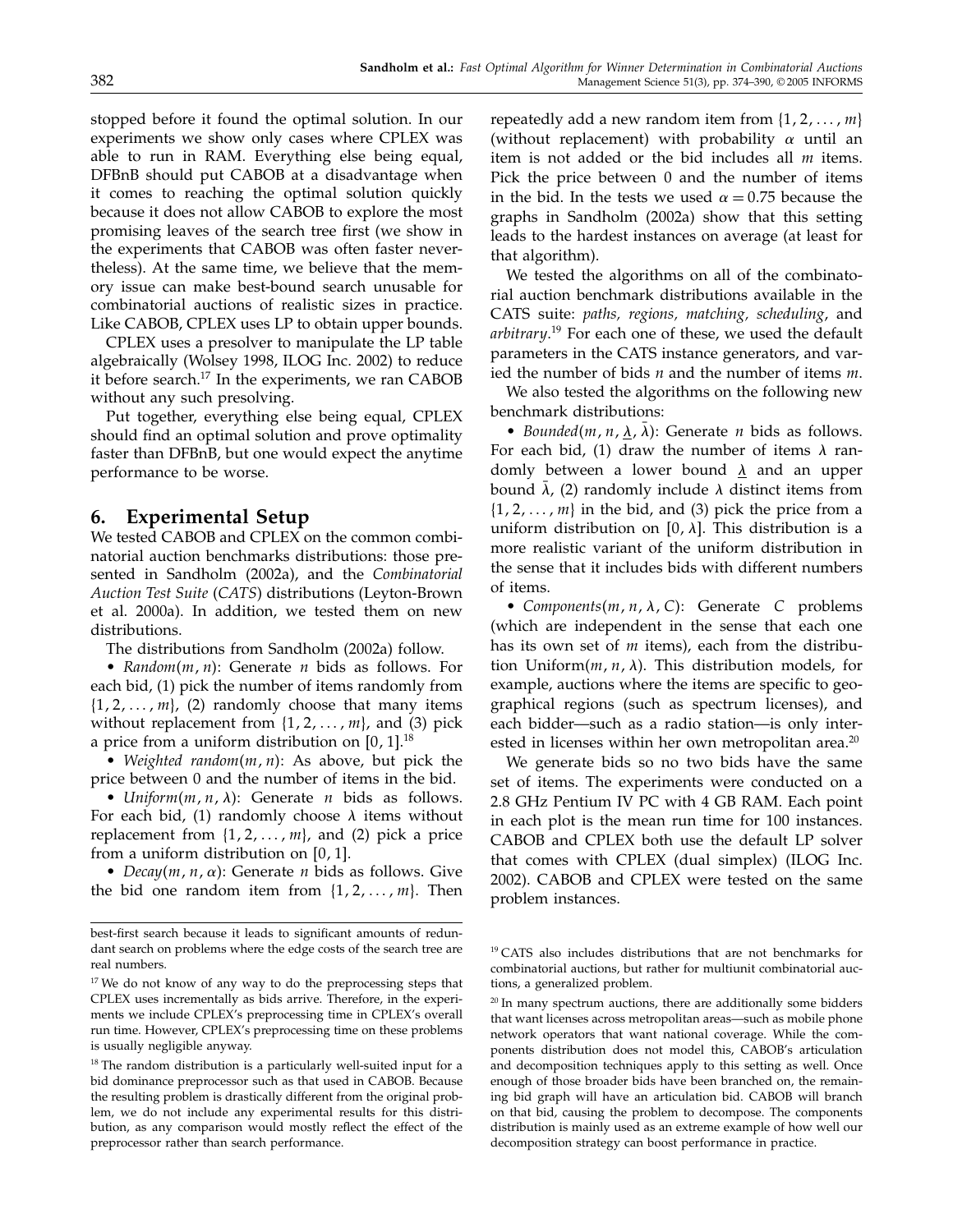



## $0.01$   $-$ <br>200 0.1 1 10 100 1,000 10,000 200 400 600 800 **Bids** CABOB **CPLEX**

Sandholm decay (#bids/#items = 10,  $\alpha$  = 0.75)

## 7. Experimental Results

The weighted random distribution (Figure 1, left) is easy for both algorithms. The algorithms achieve their performance very differently. With 1,000 bids, CPLEX's presolve  $+$  LP solves the problem 95% of the time while CABOB resorts to search 88% of the time. Above 1,000 bids, CABOB's performance varies greatly. Most of the time CABOB solves the problem quickly, but occasionally it must resort to search, which results in longer average performance.

The decay distribution (Figure 1, right) was significantly harder for both algorithms.<sup>21</sup> Both algorithms resort to search. CPLEX was significantly faster than CABOB due to its best-bound search strategy (as opposed to CABOB's depth-first branch and bound), its use of cutting planes to reduce the LP polytope (ILOG Inc. 2002), and its presolver.

The uniform distribution (Figure 2) was even harder than the decay distribution (roughly equally hard for CABOB, and significantly harder for CPLEX). Both algorithms resorted to search. The figure on the left shows how the algorithms scale as the number of bids increases, and the figure on the right shows how the algorithms scale as the number of items per bid varies. The speeds are comparable, but CPLEX is faster. For the first-generation winner-determination algorithms (Sandholm 2002a, Fujishima et al. 1999), the instances with small numbers of items per bid were much harder than instances with long bids. (This was because a search path can contain a large number of short bids, but only a small number of long bids. Therefore, the search depth—ignoring any pruning is greater with short bids.) For both CABOB and CPLEX, complexity is quite insensitive to the number

<sup>21</sup> The decay distribution is significantly harder, both for CPLEX and CABOB, than we originally presented in the IJCAI-01 version of this paper, because in the old version there was an error in the problem instance generator. The authors thank Mattias Tenhunen and Fredrik Ygge for raising suspicion that the performance in the original graph seemed too good. This led us to find the error in the decay distribution instance generator.

of items per bid, except that complexity drops significantly as the bids include less than five items each! This is because LP tends to handle cases with short bids well, both in terms of upper bounding and finding integer solutions. (If each bid contains only one item, LP always finds an integer solution.)

While the problem instances from the distributions discussed above exhibit no structure, the components distribution demonstrates the performance of the algorithms on structured instances. In particular, it shows the power of CABOB's decomposition technique and pruning across components in an extreme example. CABOB's run time increases linearly with the number of components. The run time of CPLEX increases exponentially (Figure 3). (The same performance would be observed even if there were a single "glue" bid that included items from each component, because CABOB would identify that bid as an articulation bid.) While the decomposition technique helps drastically when the problem is decomposable, it also increases the time per search node. On problems where decompositions are rare, this leads to a net increase in run time. For example, on the decay distribution, CABOB's run time would be reduced by a third if the decomposition technique were turned off.

On the bounded distribution (Figure 4)—which is a more realistic version of the uniform distribution the relative performance of CABOB and CPLEX depended on the bounds. For short bids, CPLEX was somewhat faster, but the relative speed difference decreased with the number of bids. For long bids, CABOB was much faster for small bids (mainly due to checking for completeness of the bid graph G), but as the number of bids continues to grow, a complete bid graph occurs less often.

The CATS distributions were surprisingly easy for both solvers. They are extremely easy, except for the scheduling distribution, which is moderately difficult. (These observations hold at least for the default settings of the CATS instance generator parameters.)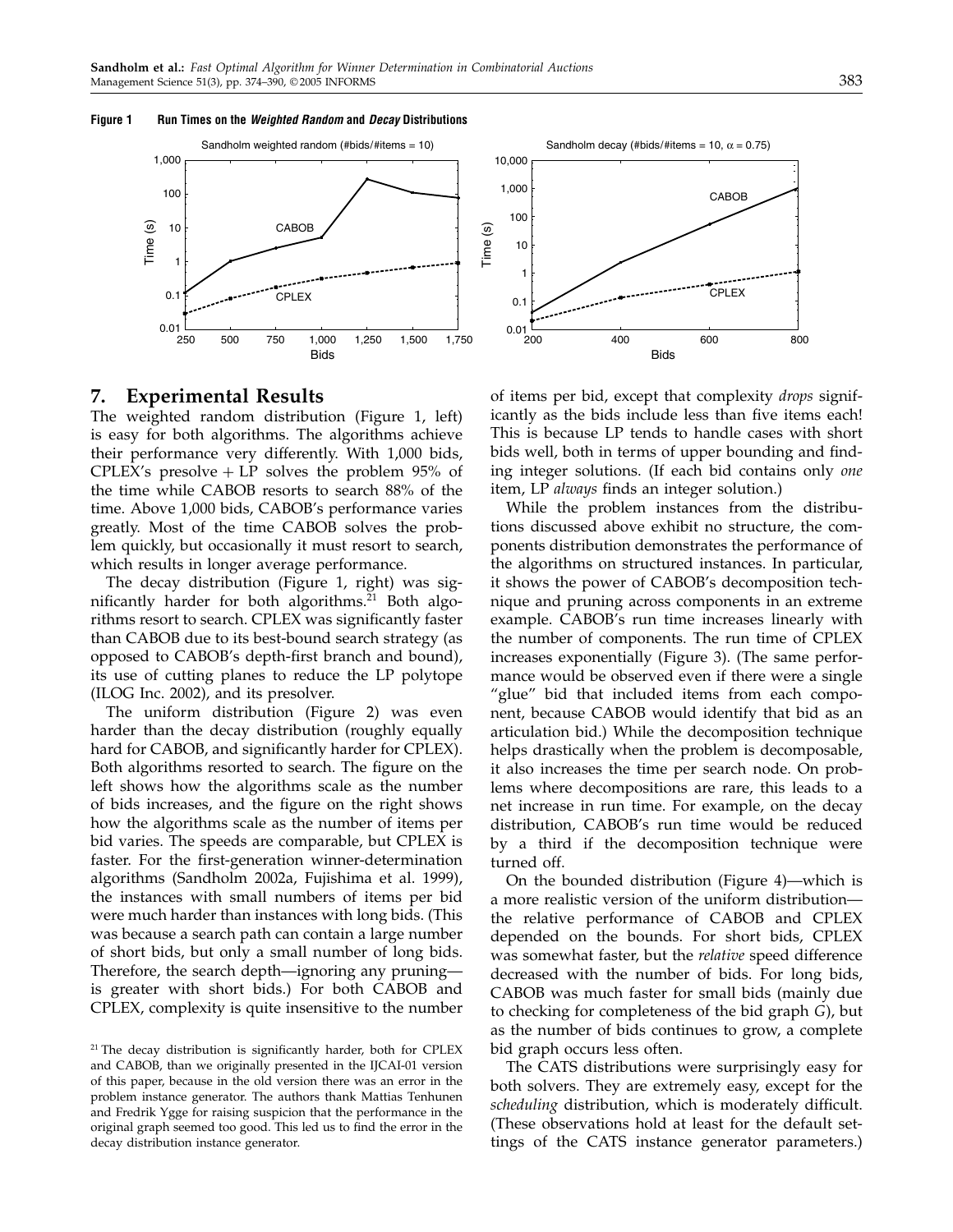#### Figure 2 Run Times on the Uniform Distribution





This suggests that more realistic instance distributions of the winner determination problem are in fact easier than the more random, unstructured ones.

There are five distributions in CATS: paths, regions, scheduling, arbitrary, and matching. Experimental results from these distributions appear below. For each distribution, two graphs are shown: one where the number of bids is varied, and one where the number of items is varied. Interestingly, on the CATS distributions, the run time of the algorithms is virtually unaffected by the number of items in the auction (for a fixed number of bids).

The *paths* distribution was one of the easy distributions. As Figure 5 shows, both algorithms scale very well. CABOB is more than an order of magnitude faster than CPLEX.

The regions distribution was more difficult for both algorithms, but nevertheless easy (Figure 6). The scheduling distribution is of medium difficulty as Figure 7 shows. It is the hardest of the CATS distributions. Both algorithms scale very well. On these distributions, CPLEX is faster than CABOB.

The arbitrary and matching distributions (Figures 8 and 9) were also easy. Interestingly, as the number of





bids increases beyond a certain point (for a fixed number of items), CABOB's run time decreases. The reason is that, on these distributions, once there is a sufficient number of bids, the LP finds an integral solution at the root of the search tree, so CABOB does not need to resort to search.

#### 7.1. Anytime Performance

The anytime performance of a search algorithm is important so that if the algorithm happens to take more time than is available, it can be terminated with a reasonably good solution available. As expected from their respective designs, CABOB has better anytime performance than CPLEX. Figure 10 illustrates this phenomenon. Each curve is averaged over 100 problem instances. CABOB achieves close to optimal solution quality significantly faster than CPLEX even on this problem distribution (uniform distribution), on which CPLEX completes its search significantly faster overall (see Figure 2).

## 8. Random Restarts

Random restarts have been widely used in local search algorithms, but recently they have been shown to speed up tree-search algorithms as well (Gomes et al. 1998). We conjectured that random restarts, combined with randomized bid ordering, could avoid the perils of unlucky bid ordering (searching large parts of the state space that do not contain an optimal solution). To see whether we could improve CABOB using random restarts, we implemented the random restarts methods that are best (to our knowledge) and improved them further to try to capitalize on the special properties of the problem.

We implemented the following restart strategies:

• Double: Double the execution time between restarts.

• Constant: Restart after every  $\delta$  backtracks (Gomes et al. 1998).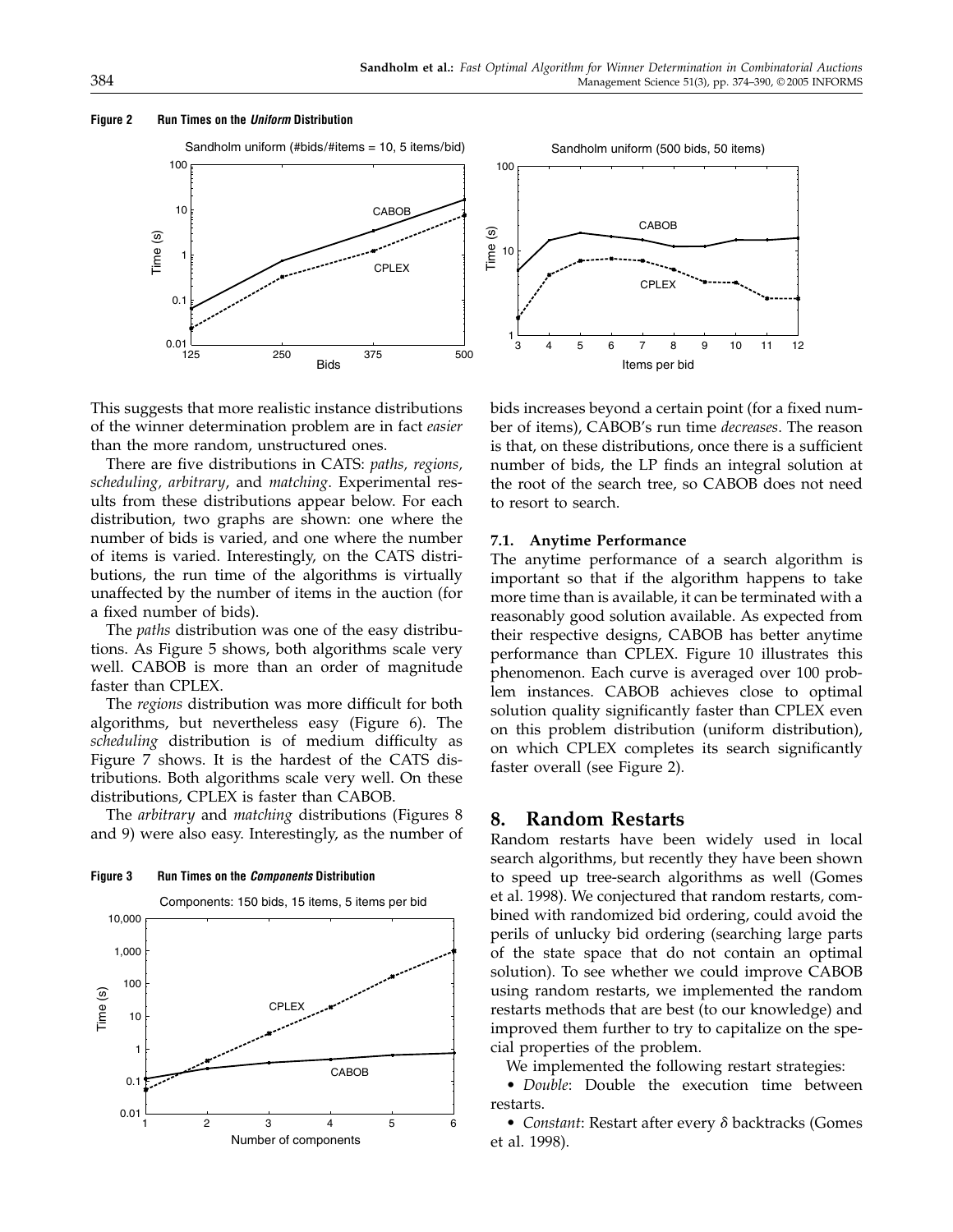#### Figure 4 Run Times on the *Bounded* Distribution







#### Figure 6 Run Times on CATS Regions







#### Figure 7 Run Times on CATS Scheduling

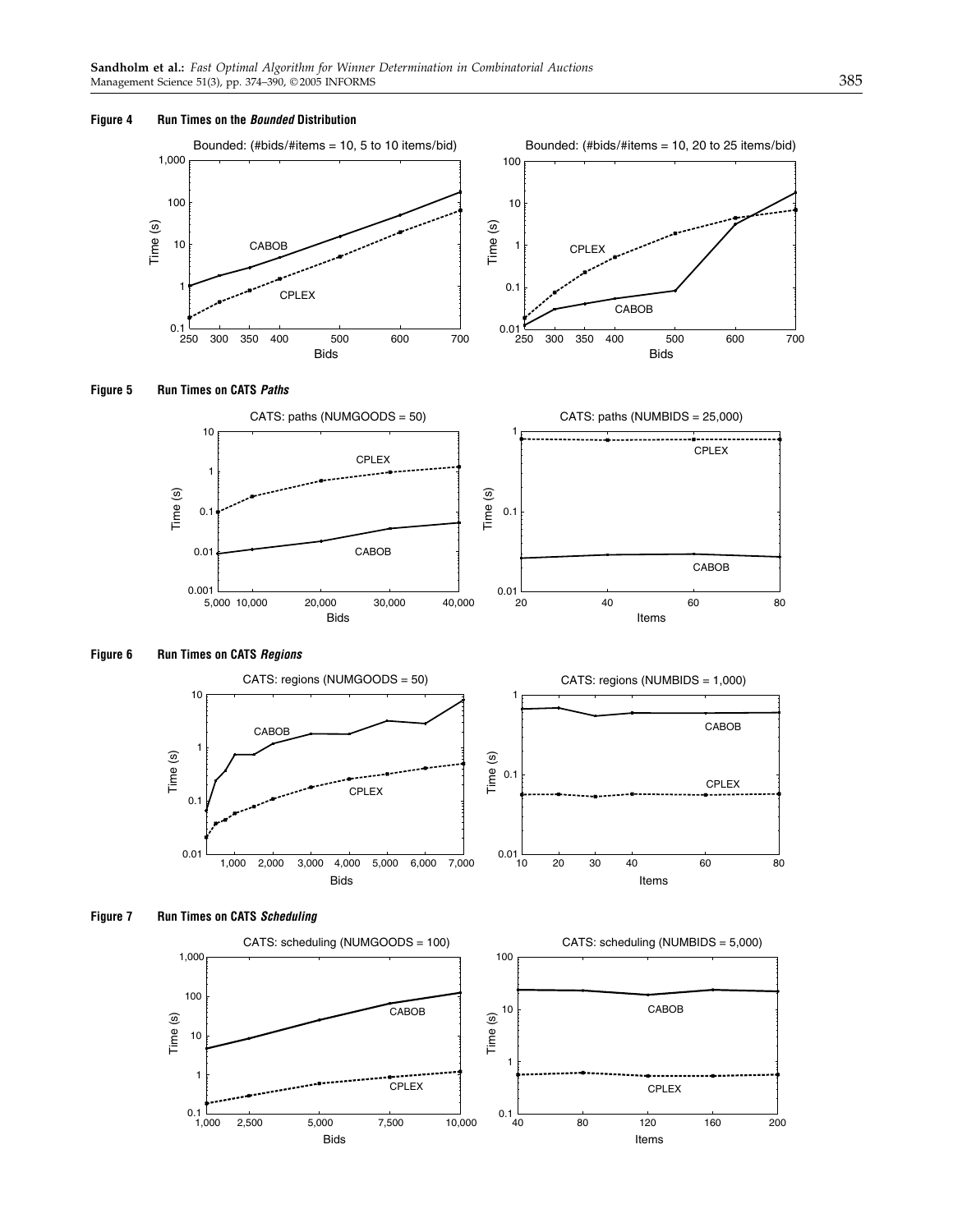

#### Figure 8 Run Times on CATS Arbitrary

• Luby-Sinclair-Zuckerman: (Luby et al. 1993).<sup>22</sup> Luby et al. showed that the constant scheme above is optimal if  $\delta$  is tailored to the run-time distribution, which is, unfortunately, usually not known in practice. Therefore, they constructed a scheme that suffers only an asymptotically logarithmic time penalty, independent of the run-time distribution. In the scheme, each run time is a power of 2. Each time a pair of runs of the same length has been executed, a run time of twice that length is immediately executed:  $1, 1, 2, 1, 1, 2, 4, 1, 1, 2, 1, 1, 2, 4, 8, 1, \ldots$ 

We implemented the following bid-ordering techniques to use with the restart strategies:

- Random: Randomly pick a remaining bid.
- Boltzmann: Pick a bid with probability

$$
p_j = \frac{e^{q_j/T}}{\sum_k e^{q_k/T}},
$$
\n(5)

where higher values of T result in more randomness, and  $q_i$  is a measure of how promising bid *j* is. We used

$$
q_j = x_j + \frac{w_j}{LPUB},\tag{6}
$$

where  $x_i$  is the decision variable from the remaining LP,  $w_i$  is from the Normalized Shadow Surplus (NSS) bid-ordering heuristic (Equation (3)), and LPUB (the objective function value of the remaining LP) is used for normalization. In other words, this definition of  $q_i$  uses the intuitions from both of the best bidordering heuristics (One Bids (OB), and Normalized Shadow Surplus (NSS)) in determining how promising a bid is.

• Bound: Each bid whose  $x_i$  value is within a bound b of the highest  $x_i$  value is equally probable.

We tried every bid ordering with every restart strategy, and varied the initial time allotment and the parameters  $\delta$ , T, and  $b$ . The results of our experiments showed that CABOB was always faster than CABOB with restarts.

It turns out that this is not just a facet of our restart schemes or parameters settings. Random restarts tend to lead to speed-up when the run-time distribution has a heavy tail (Gomes et al. 1998). We decided to test whether CABOB exhibits heavy-tailed run times on the winner-determination problem. We chose a distribution on which CABOB's run time varied greatly, so as to increase the chance of finding a heavy tail. This was the uniform distribution with five items per bid. If a distribution has a heavy tail, the variance and usually also the mean are unbounded (Gomes et al. 1998). As can be seen in Figure 11, our mean and variance are not only bounded, but constant. This means that the run-time distribution does not have a heavy tail. This suggests that random restarts are not a fruitful avenue for future improvement in this setting.

Our findings suggest several alternative hypotheses about the benefits of restarts: (1) Restarts do not help in optimization problems; they can only help in constraint satisfaction problems. (2) Restarts help on some optimization problems as well, but combinatorial auctions are within a subclass of optimization problems on which restarts do not help, and (3) restarts help only if the search algorithm (variable and value-ordering heuristics, upper and lowerbounding techniques, decomposition techniques, etc.) is bad, and CABOB is not bad. Disambiguating among these hypotheses is an interesting direction for future research on restart strategies in general, not just in the context of combinatorial auctions.

## 9. Conclusions and Future Research

Combinatorial auctions where bidders can bid on bundles of items can lead to more economically efficient allocations, but determining the winners

 $22$  Actually, the results of Luby et al. (1993) are for independent runs. Our runs are not really independent because  $\tilde{f}^*$  is carried over from completed runs when starting a new run. This method is better than independent runs, but might cause the results of Luby et al. not to hold.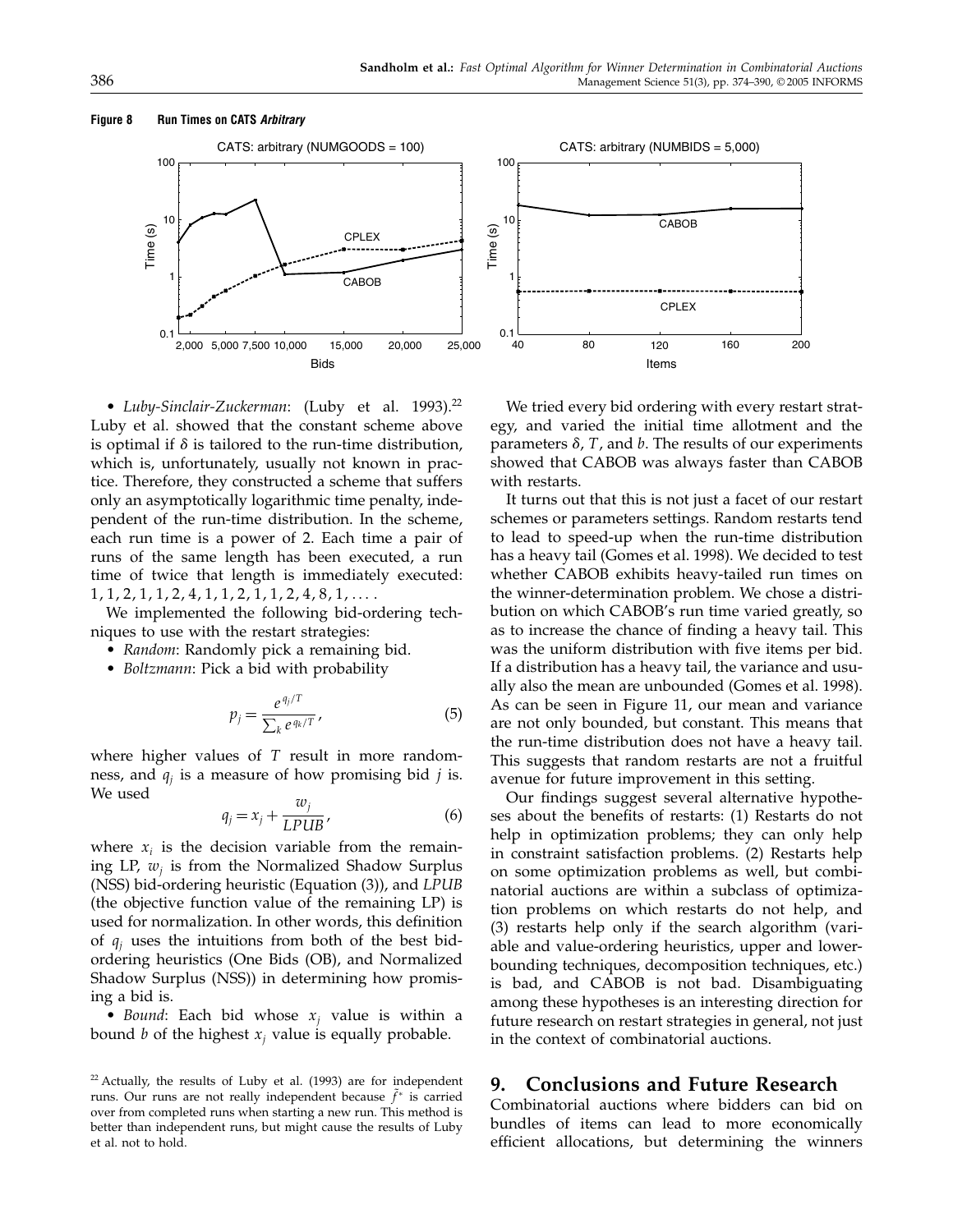#### Figure 9 Run Times on CATS Matching



is  $\mathcal N\mathcal P$ -complete and inapproximable. We presented CABOB, a sophisticated search algorithm for the problem. It uses decomposition techniques, upper and lower bounding (also across components), a host of structural observations, elaborate and dynamically chosen bid-ordering heuristics, and other techniques to increase speed—especially on problems with different types of special structure, which we expect to be common in real combinatorial auctions. CABOB attempts to automatically identify different forms of structure, and to exploit such structure when it exists. Experiments against the fastest prior algorithm, CPLEX 8.0, show that CABOB is often faster, seldom drastically slower, and in many cases drastically faster—especially in cases with structure. CABOB's search runs in linear space, while CPLEX takes exponential space, and often runs out of virtual memory. CABOB also has significantly better anytime performance than CPLEX. Based on these observations, we feel that CABOB contains many search techniques that are useful for winner determination in combina-

Figure 10 Anytime Performance: Average Solution Quality on the Uniform Distribution (7 Items per Bid, 50 Items, 500 Bids), Reported by Each Algorithm Once per Second



torial auctions, and potentially for other optimization problems.

We also uncovered interesting aspects of the problem itself. First, problems with short bids, which were hard for the first generation of specialized algorithms, are easy. Second, almost all of the CATS distributions are easy, and the run time is virtually unaffected by the number of items in the auction. On two of the CATS distributions, CABOB's run time decreases as the number of bids increases beyond a certain point. Third, we tested a number of random restart strategies, and showed that random restarts do not help on this problem—the run-time distribution does not have a heavy tail (at least not for CABOB).

We hope that the ideas presented in CABOB will facilitate the development of even faster winnerdetermination algorithms in the future. We are currently working not only on designing faster algorithms for winner determination in combinatorial auctions, but also on winner determination in combinatorial reverse auctions and exchanges (Sandholm and Suri 2003, Sandholm et al. 2002, Kothari et al.

Figure 11 The Mean and Variance of CABOB's Search Time as a Function of the Number of Instances in the Sample

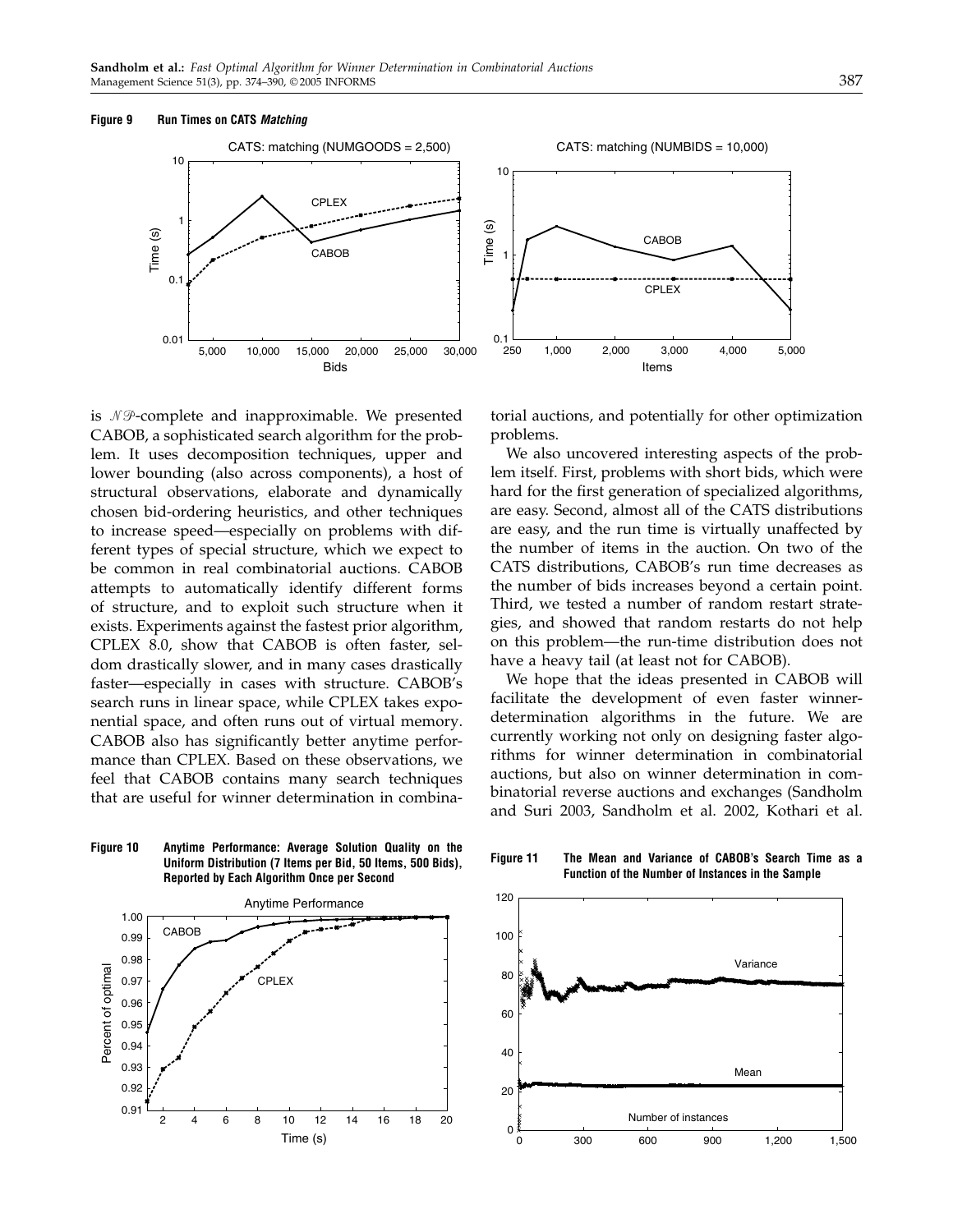2003), as well as in combinatorial markets with additional side constraints (Sandholm and Suri 2001).

Beyond winner determination, there are several other interesting research directions within combinatorial auctions. Designing mechanisms (rules) for iterative combinatorial auctions is one such direction (Sandholm 1993; DeMartini et al. 1999; Parkes 1999; Parkes and Ungar 2000a, b; Wurman and Wellman 2000; Bikhchandani et al. 2001; Ausubel and Milgrom 2002). A more recent, more general direction is to supplement the auctioneer with an *elicitor* that selectively elicits bids from the bidders in order to determine a good allocation of items to bidders without requiring the bidders to bid on all combinations of items (Conen and Sandholm 2001a, b, 2002b, a; Smith et al. 2002; Zinkevich et al. 2003; Blum et al. 2004; Santi et al. 2004; Lahaie and Parkes 2004). While the communication complexity of combinatorial auctions is exponential in the worst case (Nisan and Segal 2003), in practice only a vanishingly small fraction of the bidders' private valuation information needs to be elicited in order to determine the optimal allocation (and incentive compatible payments to be made by the bidders) (Hudson and Sandholm 2004). Another interesting direction for future research in combinatorial auctions is to design a proxy bidder agent that not only bids on the user's behalf, but also computes the user's (and his competitors') valuations based on an optimization model of how each party would use the bundles of items that he might win (Larson and Sandholm 2001b, a, 2004b, a).

#### Acknowledgments

This work was funded by, and conducted at, CombineNet, Inc., Fifteen 27th St., Pittsburgh, PA 15222. A short early version of this paper appeared in the Proceedings of the International Joint Conference on Artificial Intelligence (IJCAI), Seattle, WA, 1102–1108, August 2001.

#### References

- Anandalingam, G., R. Kwon, L. Ungar. 2002. An efficient approximation algorithm for combinatorial auctions. Working paper, Center for Electronic Markets and Enterprises, University of Maryland, College Park, MD.
- Andersson, Arne, Mattias Tenhunen, Fredrik Ygge. 2000. Integer programming for combinatorial auction winner determination. Proc. Fourth Internat. Conf. Multi-Agent Systems (ICMAS). IEEE Computer Society, Boston, MA, 39–46.
- Atamtürk, A., G. L. Nemhauser, M. W. P. Savelsbergh. 2000. Conflict graphs in solving integer programming problems. Eur. J. Oper. Res. 121 40–55.
- Ausubel, Lawrence M., Paul Milgrom. 2002. Ascending auctions with package bidding. Frontiers Theoret. Econom. 1(1).
- Babaioff, Moshe, Noam Nisan. 2001. Concurrent auctions across the supply chain. Proc. ACM Conf. Electronic Commerce (ACM-EC) Tampa, FL. ACM, New York, 1–10.
- Babel, Luitpold. 1991. Finding maximal cliques in arbitrary and special graphs. Computing 46 321–341.
- Babel, Luitpold, Gottfried Tinhofer. 1990. A branch and bound algorithm for the maximum weighted clique problem. ZOR— Methods Models Oper. Res. 34 207–217.
- Balas, Egon, Jue Xue. 1991. Minimum weighted coloring of triangulated graphs, with application to maximum weighted vertex packing and clique finding in arbitrary graphs. SIAM J. Comput. 20(2) 209–221.
- Balas, Egon, Jue Xue. 1996. Weighted and unweighted maximum clique algorithms with upper bonds from fractional coloring. Algorithmica 15 397–412.
- Balas, Egon, Chang Sung Yu. 1986. Finding a maximum clique in an arbitrary graph. SIAM J. Comput. 15(4) 1054–1068.
- Barnhart, C., E. L. Johnson, G. L. Nemhauser, M. W. P. Savelsbergh, P. H. Vance. 1998. Branch-and-price: Column generation for solving huge integer programs. Oper. Res. 46 316–329.
- Bikhchandani, Sushil, Joseph M. Ostroy. 2002. The package assignment model. J. Econom. Theory 107 377–406.
- Bikhchandani, Sushil, Sven de Vries, James Schummer, Rakesh V. Vohra. 2002. Linear programming and Vickrey auctions. Working paper.
- Blum, Avrim, Jeffrey Jackson, Tuomas Sandholm, Martin Zinkevich. 2004. Preference elicitation and query learning. J. Mach. Learning Res. 5 649–667.
- Conen, Wolfram, Tuomas Sandholm. 2001a. Preference elicitation in combinatorial auctions: Extended abstract. Proc. ACM Conf. Electronic Commerce (ACM-EC), Tampa, FL. ACM, New York, 256–259.
- Conen, Wolfram, Tuomas Sandholm. 2001b. Minimal preference elicitation in combinatorial auctions. Proc. Internat. Joint Conf. Artificial Intelligence, (IJCAI), IJCAI-2001 Workshop on Economic Agents, Models, and Mechanisms, Seattle, WA. 71–80.
- Conen, Wolfram, Tuomas Sandholm. 2002a. Differential-revelation VCG mechanisms for combinatorial auctions. AAMAS-02 Workshop Agent-Mediated Electronic Commerce (AMEC), Bologna, Italy. Lecture Notes in Computer Science, No. 2531. Springer, Berlin, Germany.
- Conen, Wolfram, Tuomas Sandholm. 2002b. Partial-revelation VCG mechanism for combinatorial auctions. Proc. National Conf. Artificial Intelligence (AAAI), Edmonton, Canada. AAAI Press, Menlo Park, CA, 367–372.
- DeMartini, Christine, Anthony M. Kwasnica, John O. Ledyard, David Porter. 1999. A new and improved design for multiobject iterative auctions. Technical report 1054, California Institute of Technology, Social Science, Pasadena, CA.
- de Vries, Sven, Rakesh Vohra. 2003. Combinatorial auctions: A survey. INFORMS J. Comput. 15(3) 284–309.
- Fujishima, Yuzo, Kevin Leyton-Brown, Yoav Shoham. 1999. Taming the computational complexity of combinatorial auctions: Optimal and approximate approaches. Proc. Sixteenth Internat. Joint Conf. Artificial Intelligence (IJCAI ), Stockholm, Sweden. 548–553.
- Gomes, Carla, Bart Selman, Henry Kautz. 1998. Boosting combinatorial search through randomization. Proc. National Conf. Artificial Intelligence (AAAI), Madison, WI. AAAI Press, Menlo Park, CA.
- Gonen, Rica, Daniel Lehmann. 2000. Optimal solutions for multiunit combinatorial auctions: Branch and bound heuristics. Proc. ACM Conf. Electronic Commerce (ACM-EC), Minneapolis, MN. ACM, New York, 13–20.
- Gul, Faruk, Ennio Stacchetti. 1999. Walrasian equilibrium with gross substitutes. J. Econom. Theory 87 95–124.
- Hart, Peter E., Nils J. Nilsson, Bertram Raphael. 1968. A formal basis for the heuristic determination of minimum cost paths. IEEE Trans. Systems Sci. Cybernetics 4(2) 100–107.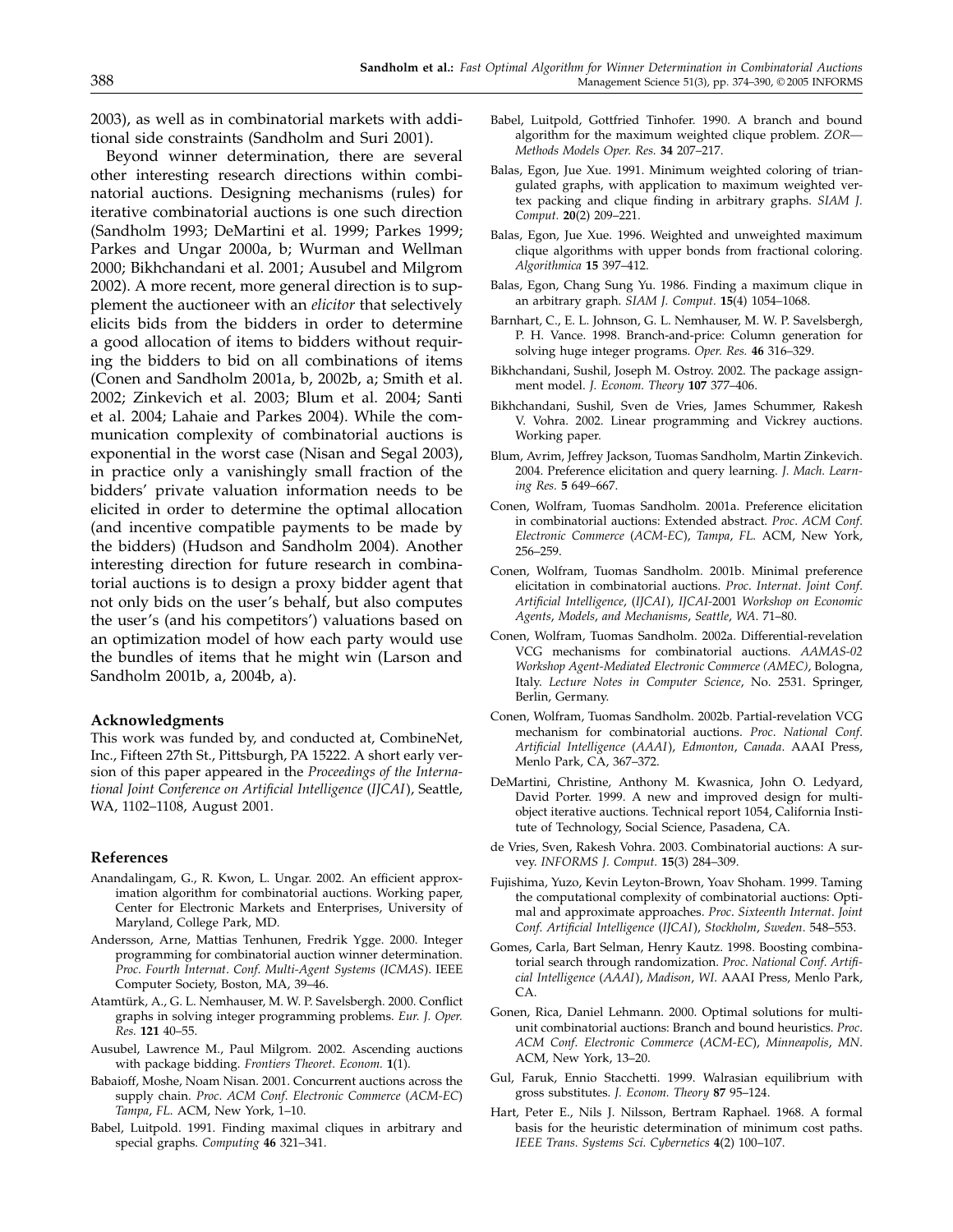- Håstad, Johan. 1999. Clique is hard to approximate within  $n^{1-\epsilon}$ . Acta Math. 182 105–142.
- Hoffman, Karla L., Manfred Padberg. 1993. Solving airline crewscheduling problems by branch-and-cut. Management Sci. 39(6) 657–682.
- Hoos, Holger, Craig Boutilier. 2000. Solving combinatorial auctions using stochastic local search. Proc. National Conf. Artificial Intelligence (AAAI), Austin, TX. AAAI Press, Menlo Park, CA, 22–29.
- Hoos, Holger, Craig Boutilier. 2001. Bidding languages for combinatorial auctions. Proc. Seventeenth Internat. Joint Conf. Artificial Intelligence (IJCAI), Seattle, WA. 1211-1217.
- Hudson, Benoit, Tuomas Sandholm. 2004. Effectiveness of query types and policies for preference elicitation in combinatorial auctions. Internat. Conf. Autonomous Agents and Multi-Agent Systems (AAMAS), New York, 386–393.
- ILOG Inc. 2000. CPLEX presentation. INFORMS, San Antonio, TX.
- ILOG Inc. 2002. CPLEX 8.0 User's Manual.
- Karp, Richard M. 1972. Reducibility among combinatorial problems. Raymond E. Miller, James W. Thatcher, eds. Complexity of Computer Computations. Plenum Press, New York, 85–103.
- Kelly, Frank, Richard Steinberg. 2000. A combinatorial auction with multiple winners for universal services. Management Sci. 46(4) 586–596.
- Korf, Richard E. 1993. Linear-space best-first search. Artificial Intelligence 62(1) 41–78.
- Kothari, Anshul, Tuomas Sandholm, Subhash Suri. 2003. Solving combinatorial exchanges: Optimality via a few partial bids. Proc. ACM Conf. Electronic Commerce (ACM-EC), San Diego, CA. ACM, New York, 236–237.
- Lahaie, Sebastién, David Parkes. 2004. Applying learning algorithms to preference elicitation. Proc. ACM Conf. Electronic Commerce (ACM-EC). ACM, New York.
- Larson, Kate, Tuomas Sandholm. 2001a. Computationally limited agents in auctions. AGENTS-01 Workshop of Agents for B2B. Montreal, Canada, 27–34.
- Larson, Kate, Tuomas Sandholm. 2001b. Costly valuation computation in auctions. Theoretical Aspects of Rationality and Knowledge (TARK VIII). Siena, Italy, 169–182.
- Larson, Kate, Tuomas Sandholm. 2004a. Designing auctions for deliberative agents. Internat. Conf. Autonomous Agents Multi-Agent Systems (AAMAS), Workshop Agent-Mediated Electronic Commerce (AMEC). New York, 225–238.
- Larson, Kate, Tuomas Sandholm. 2004b. Experiments on deliberation equilibria in auctions. Internat. Conf. Autonomous Agents Multi-Agent Systems (AAMAS). New York, 394–401.
- Lehmann, Benny, Daniel Lehmann, Noam Nisan. 2005. Combinatorial auctions with decreasing marginal utilities. Games Econom. Behavior Forthcoming.
- Lehmann, Daniel, Rica Gonen. 2001. Linear programming helps solving large multi-unit combinatorial auction. Electronic Market Design Workshop. Maastricht, The Netherlands.
- Lehmann, Daniel, Lidian Ita O'Callaghan, Yoav Shoham. 2002. Truth revelation in rapid, approximately efficient combinatorial auctions. J. ACM 49(5) 577–602.
- Leyton-Brown, Kevin, Mark Pearson, Yoav Shoham. 2000a. Towards a universal test suite for combinatorial auction algorithms. Proc. ACM Conf. Electronic Commerce (ACM-EC), Minneapolis, MN. ACM, New York, 66–76.
- Leyton-Brown, Kevin, Moshe Tennenholtz, Yoav Shoham. 2000b. An algorithm for multi-unit combinatorial auctions. Proc. National Conf. Artificial Intelligence (AAAI), Austin, TX. AAAI Press, Menlo Park, CA.
- Loukakis, E., C. Tsouros. 1983. An algorithm for the maximum internally stable set in a weighted graph. Internat. J. Comput. Math. 13 117–129.
- Luby, Michael, Alistair Sinclair, David Zuckerman. 1993. Optimal speedup of Las Vegas algorithms. Inform. Processing Lett. 47 173–180.
- Mannino, Carlo, Antonio Sassano. 1994. An exact algorithm for the maximum stable set problem. Comput. Optim. Appl. 3 242–258.
- McAfee, R. Preston, John McMillan. 1996. Analyzing the airwaves auction. J. Econom. Perspect. 10(1) 159–175.
- McMillan, John. 1994. Selling spectrum rights. J. Econom. Perspect. 8(3) 145–162.
- Nemhauser, George L., G. Sigismondi. 1992. A strong cutting plane/branch-and-bound algorithm for node packing. J. Oper. Res. Soc. 43(5) 443–457.
- Net Exchange, Inc. 2001. Market architecture: Improving markets by enhancing choice, http://www.nex.com/docs/nexst.pdf (May).
- Nisan, Noam. 2000. Bidding and allocation in combinatorial auctions. Proc. ACM Conf. Electronic Commerce (ACM-EC), Minneapolis, MN. ACM, New York, 1–12.
- Nisan, Noam, Amir Ronen. 2000. Computationally feasible VCG mechanisms. Proc. ACM Conf. Electronic Commerce (ACM-EC), Minneapolis, MN. ACM, New York, 242–252.
- Nisan, Noam, Ilya Segal. 2003. The communication requirements of efficient allocations and supporting prices. J. Econom. Theory Forthcoming.
- Pardalos, Panos M., Nisha Desai. 1991. An algorithm for finding a maximum weighted independent set in an arbitrary graph. Internat. J. Comput. Math. 38 163–175.
- Parkes, David C. 1999. iBundle: An efficient ascending price bundle auction. Proc. ACM Conf. Electronic Commerce (ACM-EC), Denver, CO. ACM, New York, 148–157.
- Parkes, David C., Lyle Ungar. 2000a. Iterative combinatorial auctions: Theory and practice. Proc. National Conf. Artificial Intelligence (AAAI), Austin, TX. AAAI Press, Menlo Park, CA, 74-81.
- Parkes, David C., Lyle Ungar. 2000b. Preventing strategic manipulation in iterative auctions: Proxy-agents and price-adjustment. Proc. National Conf. Artificial Intelligence (AAAI), Austin, TX. AAAI Press, Menlo Park, CA, 82–89.
- Penn, Michal, Moshe Tennenholtz. 2000. Constrained multi-object auctions and b-matching. Inform. Processing Lett. 75(1–2) 29–34.
- Rassenti, Stephen J., Vernon L. Smith, R. L. Bulfin. 1982. A combinatorial auction mechanism for airport time slot allocation. Bell J. Econom. 13 402–417.
- Rothkopf, Michael H., Aleksandar Pekeč, Ronald M. Harstad. 1998. Computationally manageable combinatorial auctions. Management Sci. 44(8) 1131–1147.
- Russell, Stuart. 1992. Efficient memory-bounded search methods. Proc. Eur. Conf. Artificial Intelligence (ECAI), Vienna, Austria,  $1 - 5$ .
- Russell, Stuart, Peter Norvig. 1995. Artificial Intelligence: A Modern Approach. Prentice Hall, Upper Saddle River, NJ.
- Sandholm, Tuomas. 1991. A strategy for decreasing the total transportation costs among area-distributed transportation centers. Nordic Operations Analysis in Cooperation (NOAS): OR in Business. Turku School of Economics, Finland.
- Sandholm, Tuomas. 1993. An implementation of the contract net protocol based on marginal cost calculations. Proc. National Conf. Artificial Intelligence (AAAI), Washington, D.C. AAAI Press, Menlo Park, CA, 256–262.
- Sandholm, Tuomas. 2000. Issues in computational Vickrey auctions. Internat. J. Electronic Commerce 4(3) 107–129.
- Sandholm, Tuomas. 2002a. Algorithm for optimal winner determination in combinatorial auctions. Artificial Intelligence 135 1–54.